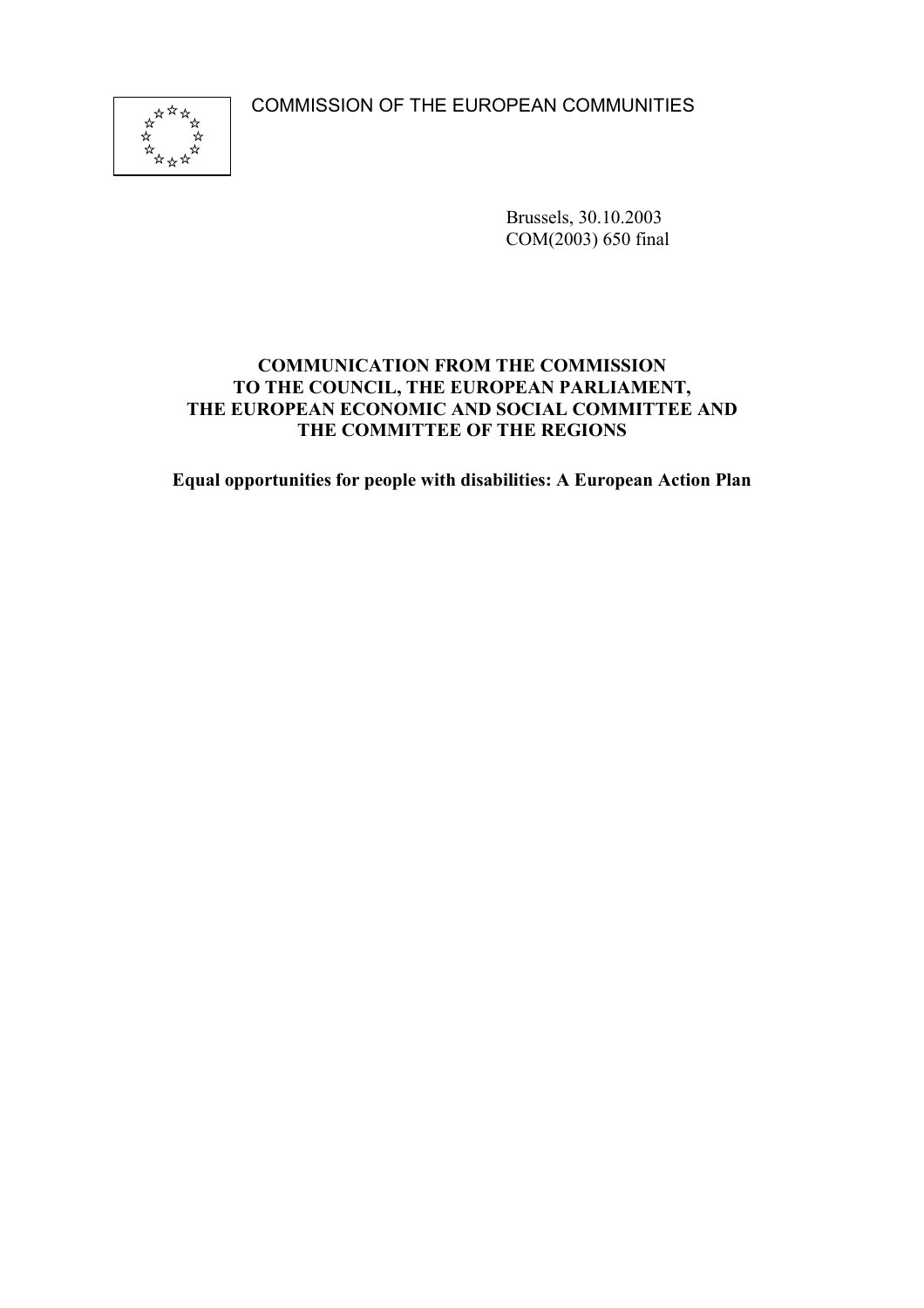# **TABLE OF CONTENTS**

| 1.     |                                                                                |    |
|--------|--------------------------------------------------------------------------------|----|
| 2.     |                                                                                |    |
| 2.1.   |                                                                                |    |
| 2.2.   |                                                                                |    |
| 2.3.   |                                                                                |    |
| 2.4.   | The impulse created by the european year of people with disabilities 2003  10  |    |
| 2.5.   |                                                                                |    |
| 3.     |                                                                                |    |
| 3.1.   |                                                                                |    |
| 3.2.   |                                                                                |    |
| 3.2.1. |                                                                                |    |
| 3.2.2. |                                                                                |    |
| 3.2.3. |                                                                                |    |
| 3.2.4. |                                                                                |    |
| 4.     |                                                                                |    |
| 4.1.   |                                                                                |    |
| 4.1.1. |                                                                                |    |
| 4.1.2. |                                                                                |    |
| 4.1.3. | Maximising co-operation with other international organisations or agencies  24 |    |
| 4.2.   |                                                                                |    |
| 4.2.1. |                                                                                | 24 |
| 4.2.2. | Inviting social partners to make a full contribution to promoting equality for |    |
| 4.2.3. |                                                                                |    |
| 4.3.   |                                                                                |    |
| 4.3.1. | A biennial report on the overall situation of people with disabilities in      |    |
| 4.3.2. |                                                                                |    |
| 4.3.3. |                                                                                |    |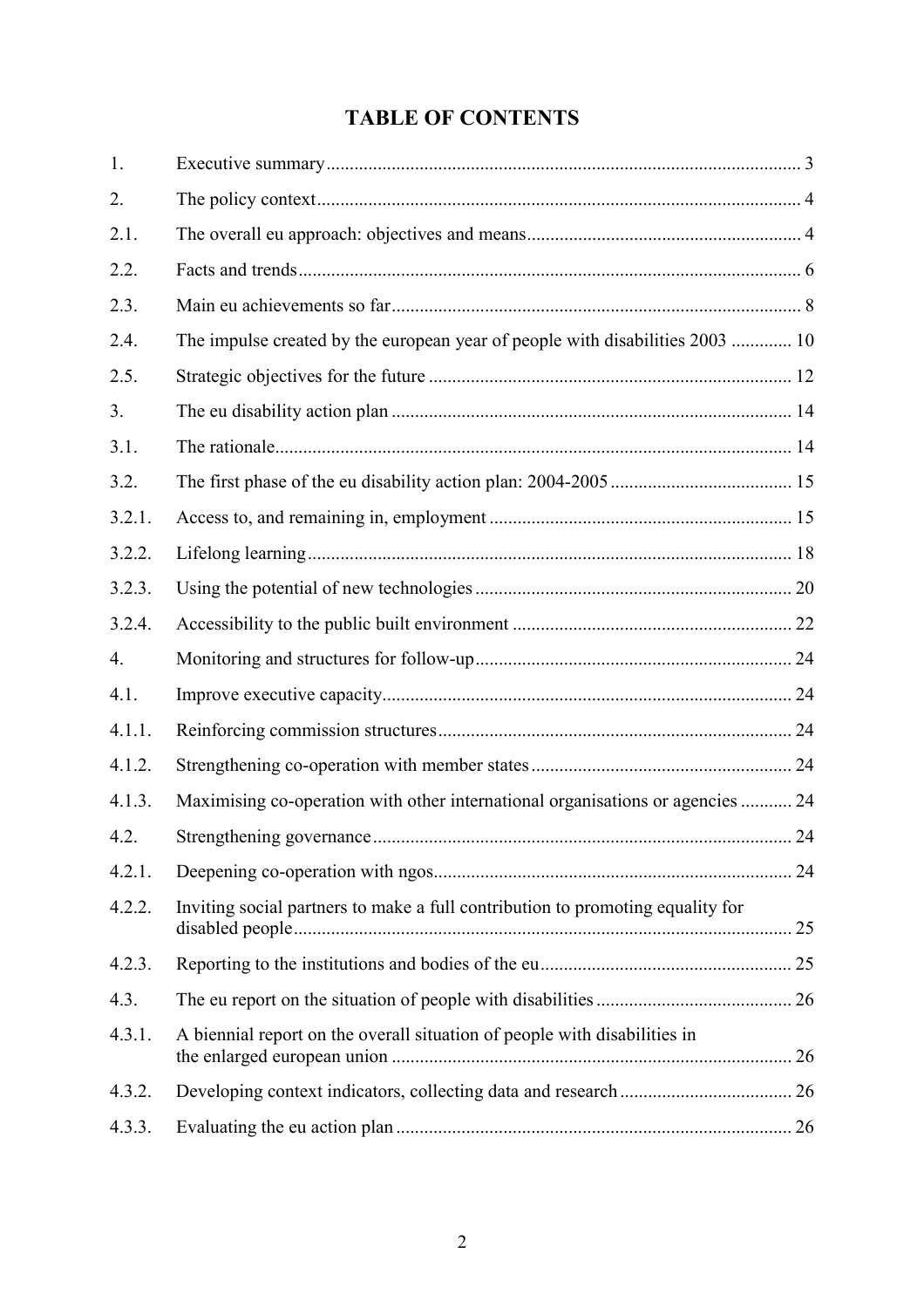### **1. EXECUTIVE SUMMARY**

A crucial issue for the success of the European Year of People with Disabilities 2003 is whether it will produce sustainable results beyond 2003. The European Commission , together with all the partners involved in the Year, wants to build on its momentum and achievements while confronting new and acute challenges. This Communication aims to achieve a sustainable and operational approach to disability issues in the enlarged Europe. It will provide a reference point and framework for reinforcement of the disability dimension in all relevant EU policies, while supporting or stimulating policies at national level.

The present Communication accordingly outlines forward-looking EU initiatives aimed at the further inclusion of people with disabilities in an enlarged EU economy and society as a whole. Three operational objectives are central to the proposed approach: achieving full application of the Equal treatment in Employment and Occupation Directive (2000/78/EC), reinforcing mainstreaming of disability issues in relevant Community policies, and improving accessibility for all.

In particular, this Communication introduces a rolling multi-annual Action Plan with the time horizon of 2010. The goal of the Action Plan is to mainstream disability issues into relevant Community policies and develop concrete actions in crucial areas to enhance the integration of people with disabilities. As an instrument to support mainstreaming of disability issues in key EU policies, the Commission will publish a biennial report on the overall situation of people with disabilities in the enlarged EU, taking on board new developments in the Member States. At the same time, the Commission proposes to reinforce the involvement of stakeholders and key players in the policy dialogue in order to bring about far reaching and lasting changes within the economy and society as a whole.

As employment remains the most critical factor for social inclusion, the first phase of implementation of the EU Disability Action Plan - which is due to be developed in 2004 and 2005 - will focus on creating the conditions necessary to promote the employment of people with disabilities, while making the mainstream labour market more accessible to them across the enlarged Union. Accordingly, the first phase of this Action Plan will concentrate on four concrete employment-related priority actions:

- access to, and retention in, employment including the fight against discrimination;
- lifelong learning to support and increase employability, adaptability, personal development and active citizenship;
- new technologies to empower people with disabilities and therefore facilitate access to employment;
- accessibility to the public built environment to improve participation in the work place and integration into the economy and society.

The Commission biennial Report on the overall situation of people with disabilities in the enlarged Europe will be used as a basis for identifying new priorities to be addressed in the following phases of the Action Plan in the light of the impact of EU policies on the situation of people with disabilities.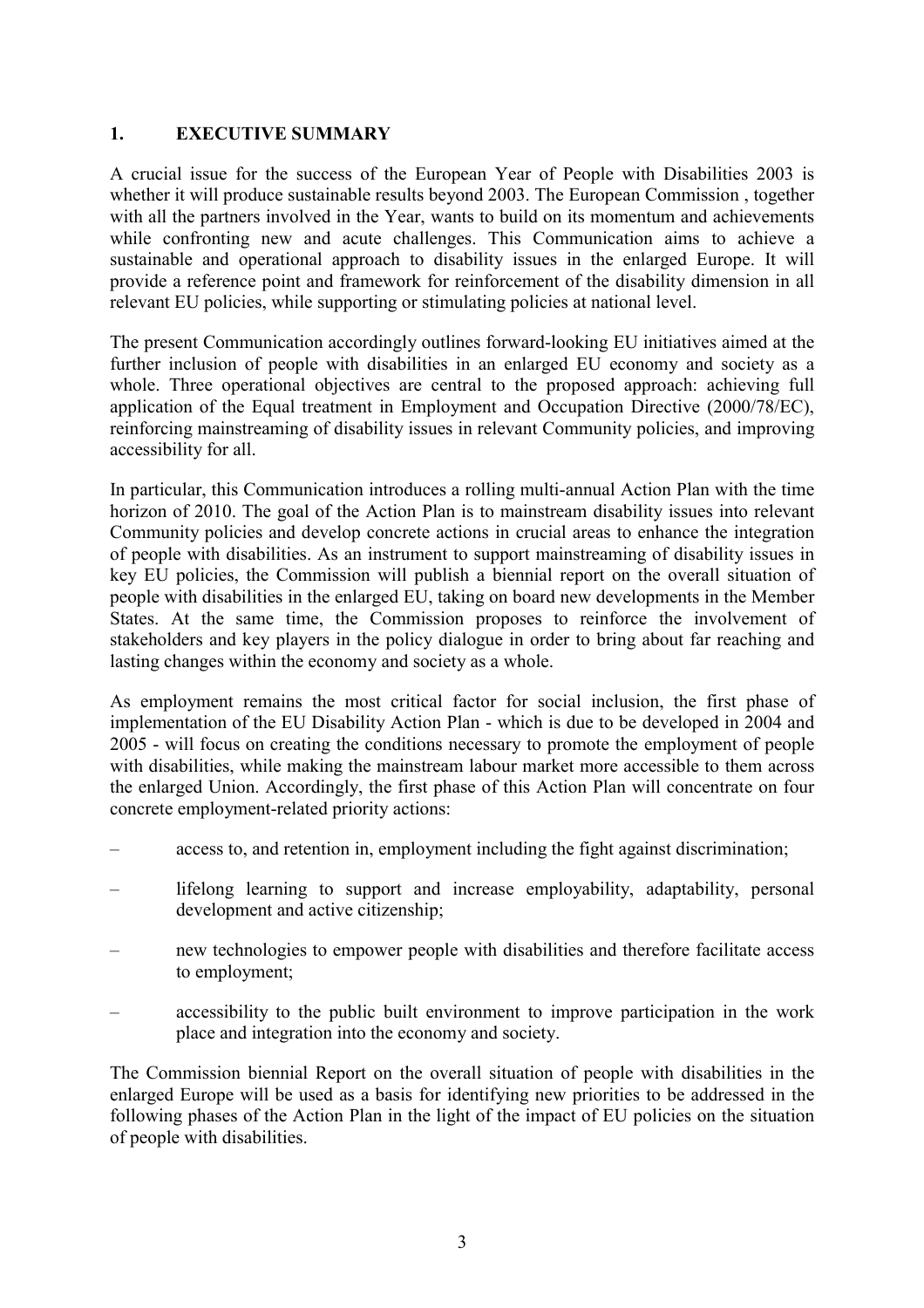# **2. THE POLICY CONTEXT**

# **2.1. The overall EU approach: objectives and means**

The EU's long-standing commitment towards its disabled citizens goes hand in hand with a new approach to disability: from seeing people with disabilities as the passive recipients of compensation, society has come to recognise their legitimate demands for equal rights and to realise that participation relates directly to insertion. Contributing to shaping society in a fully inclusive way is therefore the overall EU objective: in this respect, the fight against discrimination and the promotion of the participation of people with disabilities into economy and society play a fundamental role.

To fulfil these objectives the Commission is developing a coherent and integrated approach which makes use of a mix of instruments. In the context of rapid economic and social restructuring, the Commission is particularly committed to making full use of voluntary cooperation methods which provide for adequate participation of all stakeholders: Member States, social partners, civil society, etc. This is notably the case of the open method of coordination in the areas of employment, social inclusion and lifelong learning, which are crucial to people with disabilities and where common objectives can be translated into national policies and good practices spread.

# **Enhancing respect for diversity through individual rights**

Recognising and protecting the rights of people with disabilities is at the core of EU actions. Article 13 of the EC Treaty enables the Community to bring forward legislation aiming to combat discrimination, inter alia, on the grounds of disability. Action has already been launched through the EU Directive for equal treatment in employment and occupation<sup>1</sup> as well as through the EU Anti-Discrimination Programme in particular. For its part, the Charter of Fundamental Rights specifically protects the rights of disabled people and its suggested incorporation in the future EU Treaty is a key development. The Charter makes political, economic and civil rights indivisible from social rights. Its Articles 21 and 26 set out the rights of people with disabilities. Article 26 in particular recognises as a fundamental right "the right of persons with disabilities to benefit from measures designed to ensure their independence, social and occupational integration and participation in the life of the community".

# **Making the environment more accessible through elimination of barriers**

The EU also sees disability as a social construct. The EU social model of disability stresses the environmental barriers in society which prevent the full participation of people with disabilities in society. These barriers must be removed on the basis of the Commission communication of May 2000 "Towards a barrier free Europe for people with disabilities"<sup>2</sup> which has important implications for the way in which policies and law in relation to disability are now developed. Accessibility and mobility issues are now dealt with in the light of equal opportunities and the right to participate. In particular, it has become crucial to ensure the removal of technical and legal barriers to the effective participation of people with disabilities in the knowledge-based economy and society to empower them to tap the information society potential.

<sup>&</sup>lt;sup>1</sup> Council Directive 2000/78/EC of 27 November 2000, OJ L 303 of 2 December 2000.<br>
COM(2000) 284 final of 12.5.2000.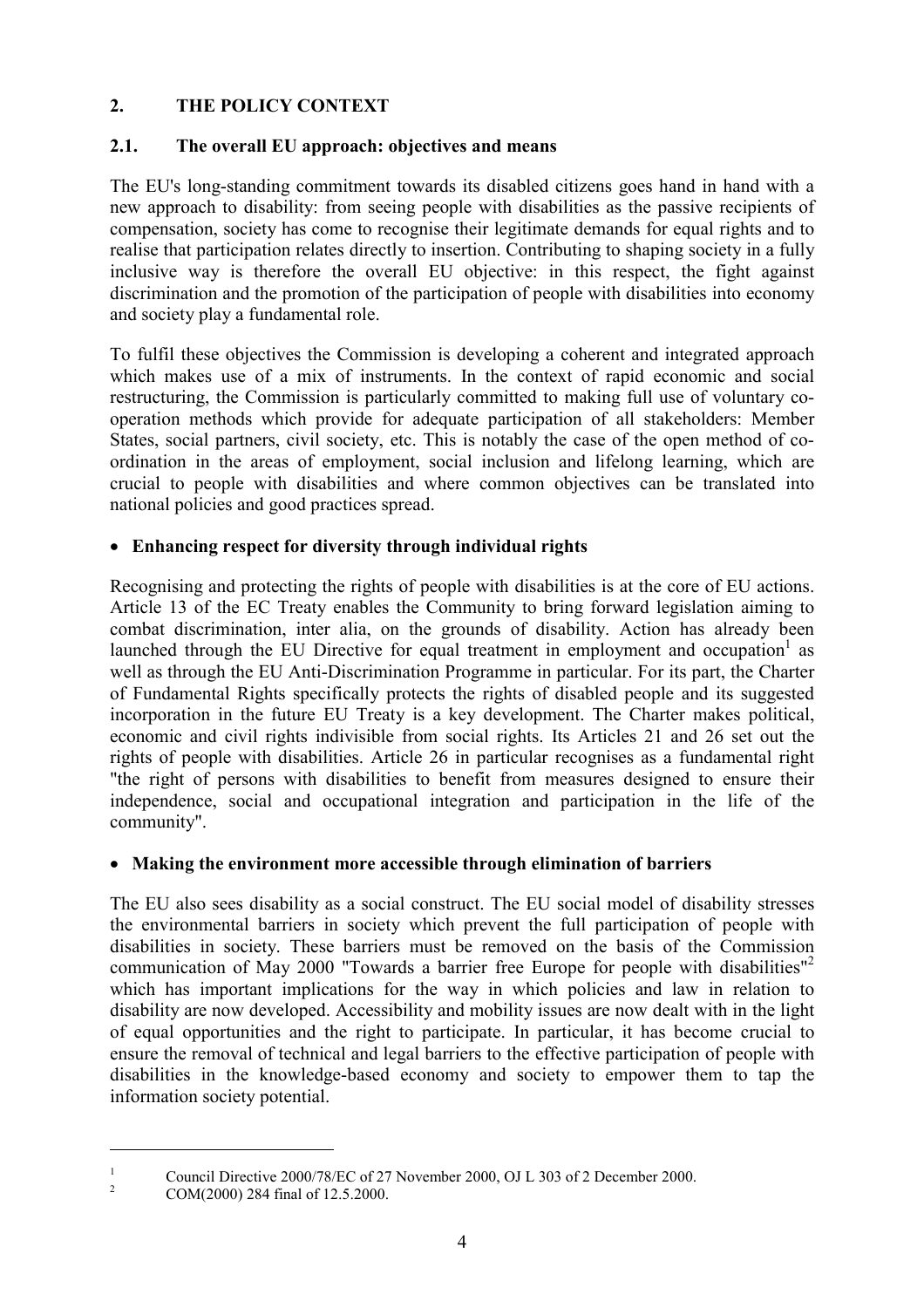#### **Encouraging inclusion through employment: the European Employment Strategy, the structural funds and the modernisation of social protection**

Entry into employment is crucial for the integration of people with disabilities in the economy and society at large. Participating in the labour market allows people to earn a living and to participate more fully. It also gives individuals additional dignity and a greater degree of independence. The European Employment Strategy is contributing to a general shift in emphasis away from disability-specific programmes towards a more mainstreamed approach. Most Member States' active policies designed to combat massive unemployment have moved towards more personalised policies tailored to addressing the needs of individuals, including those of particularly vulnerable groups such as people with disabilities. The European Social Fund mainstream programmes and the Community initiative EQUAL, as the main financial tools through which the Community translates into action its aims as regards employment of people with disabilities , are financing a wide range of actions for the integration of disabled people into the labour market. Moreover, the Commission is seeking to secure continued and more extensive rights of residence for workers with disabilities as compared with other categories of EU migrant workers.

Modern social protection systems are essential to provide adequate support to disabled persons who are unable to get sufficient income from work, and to promote access to employment for those who are excluded from the labour market but have the capacity to earn their living. Thus greater attention is being paid to the provision of work-related benefit incentives to make work pay and to overcome the effects of 'benefit traps'. Such a shift from long-term dependency on passive welfare benefits to active labour market measures will, if adequately fitted to individual situations, have a positive effect on the economic situation of the beneficiaries as well as on their self-esteem. It may also improve the structure and quality of public expenditure and contribute to making it more sustainable in the medium-long term.

In this respect, the corporate sector plays an important role in promoting better integration, to the benefit of both the companies themselves and disabled employees and customers. Progressive integration strategies are now being developed, companies considering that costs incurred in adaptations to the workplace and to goods and services are by nature transitory. For its part, the Commission is keen to support efforts to make the strategic business case of disability recognised more widely.

#### **Fostering social integration and fighting against marginalisation: the European Social Inclusion Process**

Within the broad context of the Lisbon strategy, boosting equal opportunities for people with disabilities goes beyond integration through employment. In this respect, the new social inclusion process, which was initiated by the European Council of Nice on the basis of the open method of co-ordination, has the potential to help Member States to fight more effectively against the marginalisation of disabled people while ensuring that the most vulnerable are not excluded from access to basic rights, services and resources. Having examined the second round of National Action Plans for 2003-2005, the Commission is preparing a new Joint Report for adoption in the run up to the 2004 Spring Council. Moreover the Commission will be actively engaged within the Social Protection Committee in the establishment of appropriate indicators to measure progress towards eradication of poverty and social exclusion.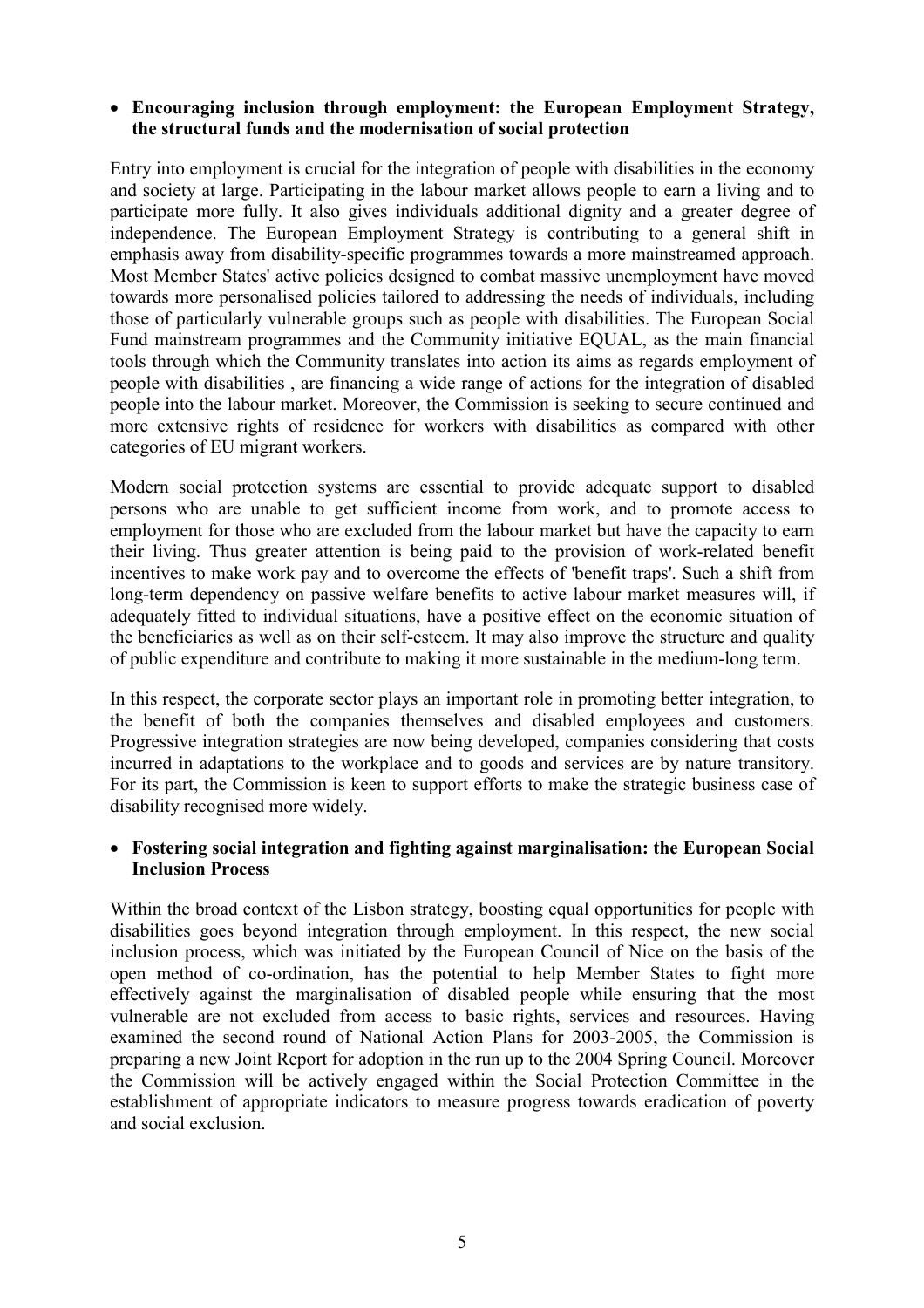### **Empowering and enhancing structures in society which sustain participation: mainstreaming of the disability perspective into relevant sectors of policy**

Supporting citizens with disabilities to become an effective part of the economy and society as a whole means participation in the mainstream for everyone for whom this is possible and in every area where this is possible - rather than segregation into disability-specific arrangements. Mainstreaming requires well-informed policy-making and wide participation in the policy process to ensure that disabled people, and their diverse needs and experiences, are at the heart of policy-making each time it has an impact, directly or indirectly, on their lives.

It should be noted in particular that health care systems are now called to give a new importance to the objective of enabling older and/or disabled people to live active, healthy and independent lives further into old age. An emphasis on preventive strategies including healthier nutrition and physical and mental activity is needed, starting with the lifestyles of the young and the middle-aged. The Commission and the Council adopted a joint report on supporting national strategies for the future of health care and care for the elderly on 10 March  $2003<sup>3</sup>$  establishing the bases for further policy co-operation around three key objectives: accessibility for all, quality, and financial sustainability of health care systems. By spring 2004, the Commission will issue a Communication setting out proposals for further cooperation among Member States, which will be an opportunity to mainstream disability issues in this important area.

# **2.2. Facts and trends**

Raising awareness on the contribution to society made by people with disabilities is an important aspect of the European Union approach. Questions of measurement are therefore crucial in this respect. The task is not easy. The definitions and the criteria for determining disability are currently laid down in national legislation and administrative practices and differ across the current Member States according to their perceptions of, and approaches to, disability. A comparative study commissioned by the European Commission<sup>4</sup> illustrates the diversity of people with disabilities as well as the many alternative definitions of disability. This constitutes an obstacle to the collection of comparable and aggregated data and demonstrates that there is considerable scope for exchanges of information and policy learning in this area.

<sup>&</sup>lt;sup>3</sup> SOC 116.<br><sup>4</sup> Comparative Study of Definitions of Disability, Brunel University, 2003.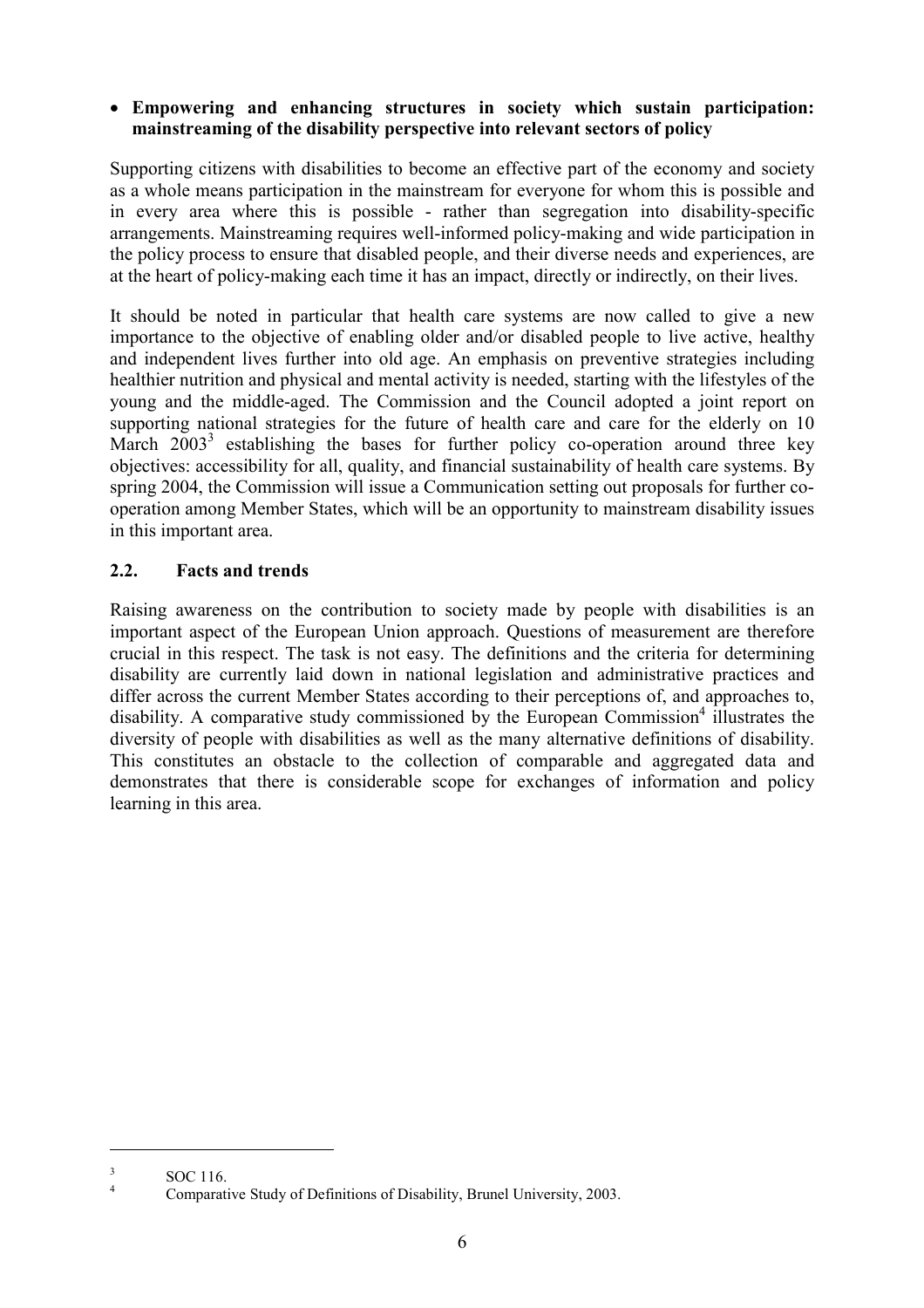One possibility is to look at the results of the surveys which have been performed at EU level. Figures consolidated by the European Community Household Panel survey on the basis of self-declaration of disability appear to be quite consistent over the years. They show that 14.5 percent of the EU's working-age population (i.e. aged between 16 and 64) report some form of disability.<sup>5</sup> This means that almost 15 percent of women (aged 16-64) and 14 percent of men (aged 16-64) report either a moderate or severe disability. For 14 Member States<sup>6</sup>, this amounts to approximately 26 million people of working age. In the 10 Candidate Countries, it is reported that 25 percent of the population<sup>7</sup> experiences some form of disability. These figures clearly reveal that people with disabilities are not a minority. Therefore the issue of inclusion of people with disabilities is to be seen as an issue of concern to the whole of society and which requires the contribution of all.

These figures also highlight two important issues.–First, there is a correlation between ageing and disability. Today 63 percent of people with disabilities are older than 45 and the incidence of disability is likely to increase, since many people develop disabilities in later life. 20 percent of people aged between 60 and 64 have a severe disability; 17.1 percent report a moderate disability, while only 6.3 percent of those who report no disability belong to the age group 60-64<sup>8</sup>. Demographic trends indicate better health care for disabled adults alongside longer life expectancy. It is therefore clear that the number of people with disabilities in the European Union is increasing - and will continue to do so - as a consequence of the ageing of the population. All this points to the need to increase opportunities for all in the area of accessibility, using global solutions articulated notably on the principle of Design for All.

Secondly, figures reveal an important untapped potential for the development of economic growth. Only 42 percent of people with disabilities are employed, compared to almost 65 percent of non-disabled people, and as many as 52 percent of disabled people are economically inactive, compared to only 28 percent of non disabled people<sup>9</sup>. While disability remains a significant obstacle to inclusion through work, these figures illustrate the magnitude of the task. By eliminating barriers to the labour market, it will be possible to create opportunities.

<sup>5</sup> "Disability and social participation in Europe", European Commission, Eurostat, theme 3 "Population and social conditions", 2001, ISBN 92-894-1577-0.<br>
Sweden was not included in the analysis because no European Community Household Panel (ECHP)

data on Sweden were available.<br><sup>7</sup> Candidate Countries Eurobarometer 2002.1: the social situation in countries applying for European

Union membership (page 127).<br>
<sup>8</sup> See footnote 5.<br>
Study on "The employment situation of people with disabilities in the EU", European Commission,

Directorate General for Employment and Social Affairs, 2001. Data source: European Household Panel, 1996.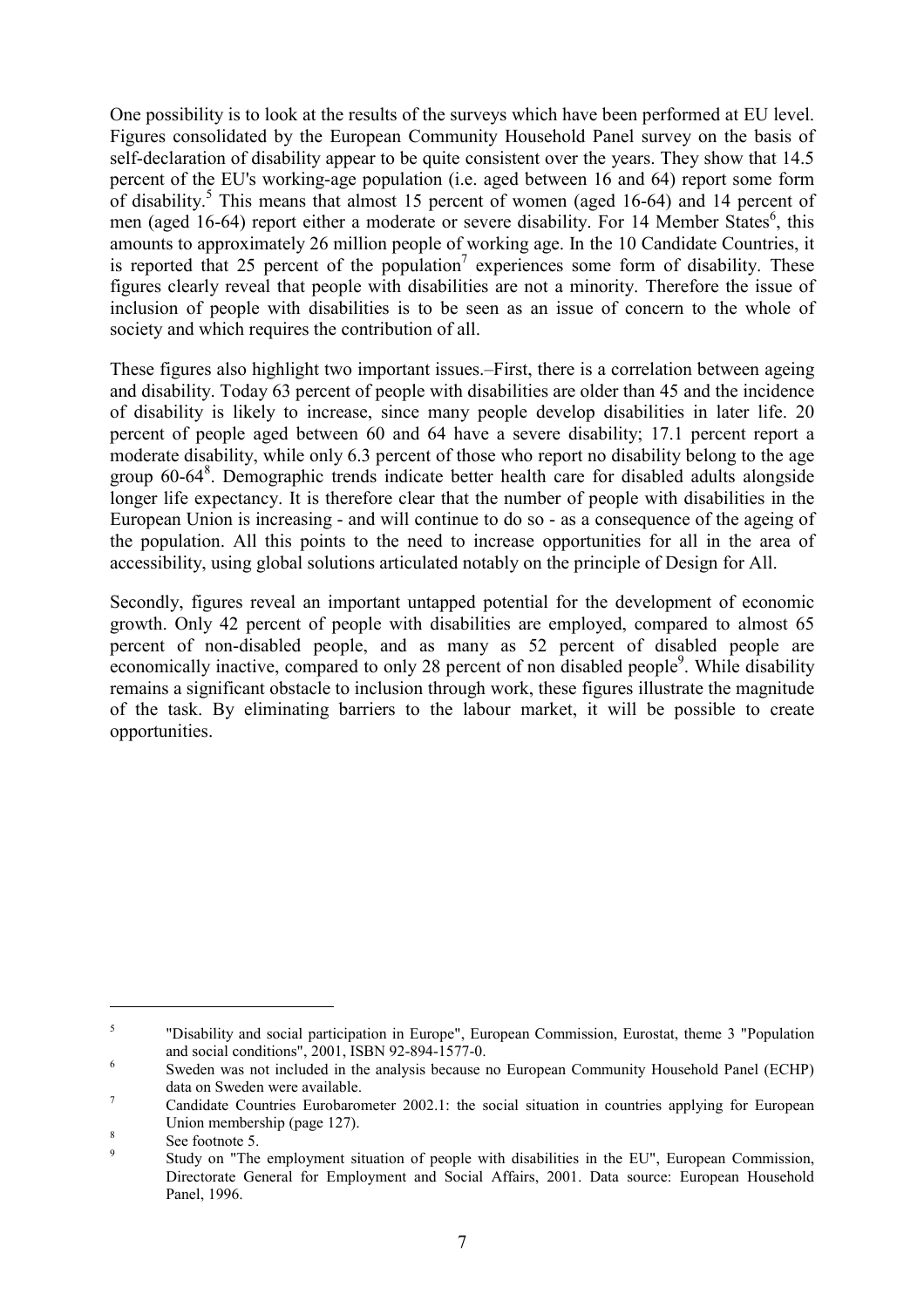### **2.3. Main EU achievements so far**

#### **Contributing to the elimination of discrimination using Article 13 of the Treaty**

On the basis of a Commission proposal, the Council adopted on 27 November 2000 the Directive  $2000/78/EC^{10}$ , "establishing a general framework for equal treatment in employment and occupation". The Directive prohibits any discrimination, be it direct or indirect, on the grounds of religion or belief, disability, age or sexual orientation. With regard to disability, this Directive recognises that the failure to provide reasonable accommodation in the workplace can constitute discrimination. In practical terms 'reasonable accommodation' includes measures to adapt the workplace to individual workers with a disability, for example by adapting premises and equipment, as well as patterns of working time etc., in order to facilitate their access to employment. Member States have until December 2003 to transpose the provisions of the Directive into national law. They also have the possibility of extending for a further three years the transposition of the Directive as regards its provisions on disability and age.

The Community action programme to combat discrimination  $(2001-2006)^{11}$  aims to support the Member States in their fight against discrimination. It allows the Commission to finance a number of activities to combat discrimination on the ground of disability, such as network and partnership building, presidential conferences, national information days organised by Member States to raise awareness of developments in the disability field, campaigns, studies, etc., while seeking the maximum involvement of disabled persons themselves and of their representative organisations. The Programme also co-funds the running costs of several European-level NGOs representative of people with disabilities, such as the European Disability Forum (EDF), etc.

#### **Promoting the rights of people with disabilities at the United Nations level and through EC development co-operation**

The Commission supports global efforts to secure the full and equal enjoyment of human rights for disabled persons, notably by means of a United Nations Convention to promote and protect the human rights of people with disabilities. Recognising that international human rights should be tailored to the circumstances faced by people with disabilities, this initiative is in line with the Community rights-based approach to disability. These have taken place on the basis of Article 13 of the EC Treaty, which enables the Community to take initiatives to combat discrimination on the grounds of disability. The Commission has taken a positive stance towards such an instrument and contributes actively to its development. In January 2003 it issued a Communication "Towards a United Nations legally binding instrument to promote and protect the rights and dignity of persons with disabilities"<sup>12</sup>. This Communication sets out the European Commission's support for this instrument and explains why the European Community's active participation in its development is indispensable. In particular, the Commission has requested negotiating directives because a part of the Convention concerns anti-discrimination, which is a Community competence since the Amsterdam Treaty and Article 13. The European Parliament supports the Communication from the Commission and considers notably that the adoption of a thematic International Convention on the rights of persons with disabilities would enhance the visibility of the issue

<sup>10</sup> Official Journal, L 303, 2.12.2000.<br>
Council Decision 2000/750/EC of 27 November 2000, OJ L 303 of 2 December 2000.<br>
COM(2003) 16 final of 24.1.2003.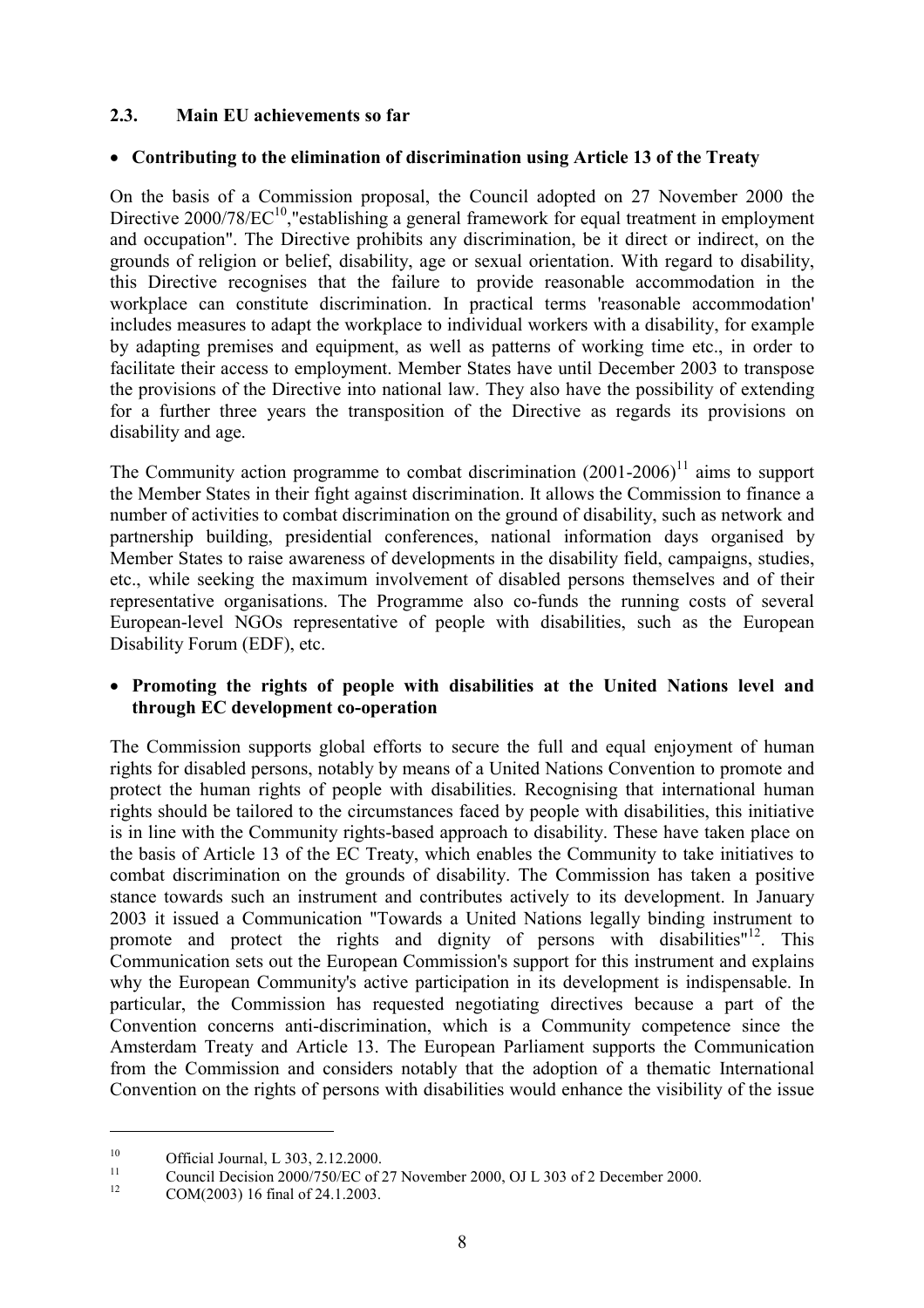of disability in the current human rights system and would accommodate the differences entailed by disability.

The European Commission is also encouraging EC delegations in developing countries to make further efforts to ensure that disability is tackled in the framework of development cooperation. A guidance note on this issue has been sent to all delegations.

### **Fostering free movement**

Important implications for the mobility of people with disabilities, and for their ability to take advantage of one of the founding freedoms of the Treaty arise from the free movement of persons. This freedom becomes even more relevant in an enlarged Union of 25 Member States and in the context of increasing globalisation of economies and of societies. The Commission has already committed itself to reviewing the current exemption of disability benefits from the exportability provisions of Regulation EEC 1408/71 with a view to reducing the number of such benefits that are currently not exportable.

### **Preparing for enlargement**

To join the Union, Candidate Countries must incorporate in their policies and practices the European Union social "acquis". In this respect, the situation with regard to people with disabilities was assessed in the 2001 and 2002 in the context of the Regular Reports. The European Year of People with Disabilities 2003 was opened to Candidate Countries, allowing them to take part in the Year's activities as far as possible. However, the need to acquire knowledge about the situation and identify overall needs of people with disabilities in the Acceding and Candidate countries remains vital. This will have major implications for the development of modern and effective disability strategies, notably as regards supply of support systems and community-based care services adapted to the specific circumstances of each country. The Commission has already launched a study to analyse the situation of people with disabilities in residential institutions in the EU Member States and Acceding and Candidate Countries that will also take Human Rights aspects into consideration. Moreover, the open method of co-ordination currently applicable in the European Employment Strategy as well as in the European Social Inclusion Process will support learning processes and allow for the development of appropriate approaches towards the achievement of the EU common goals.

The Commission and the European Disability Forum are also jointly engaged in a capacitybuilding project for disabled people's organisations in the Acceding and Candidate Countries, which is financed by the Phare programme. This is an important area of work that will greatly facilitate the enlargement process in relation to disability by improving understanding between the stakeholders at all levels. Establishing a dialogue with the different stakeholders to identify where the needs and possibilities for co-operation are, while encouraging the setting-up of partnerships between the candidate countries and EU counter-parts and projects will be an important part in taking forward the results of this project. Such a dialogue should build on what progress has been made to empower disabled people themselves to become involved in the policy decision making processes which impact on their lives. Finally, participation in Community action programmes provides a useful preparation for accession. In a number of fields, the Acceding and Candidate Countries have been invited since 2002 to participate in the EU programmes related to promoting employment; combating of social exclusion, fighting against discrimination; improving access to education and training, and promoting gender equality.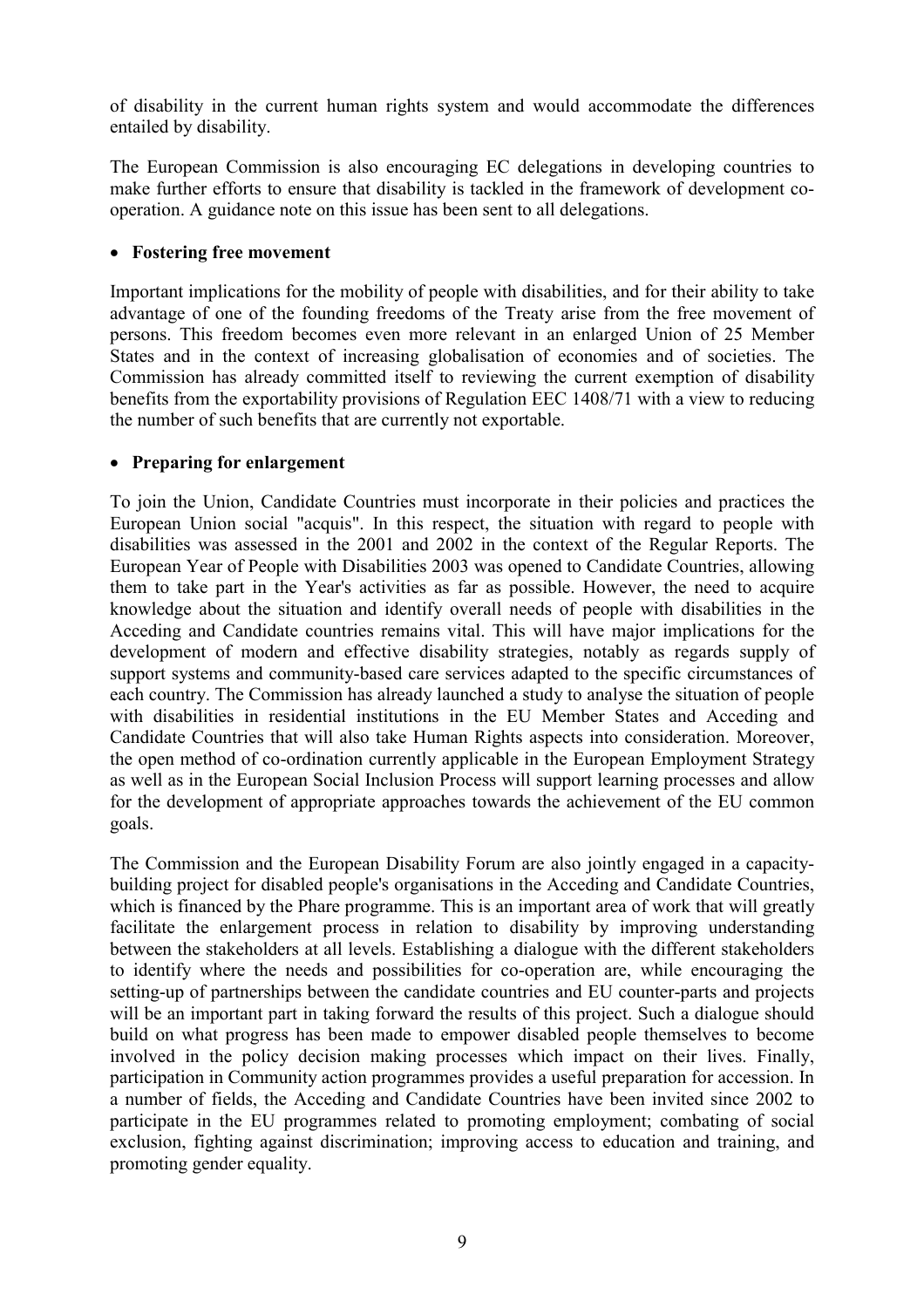### **2.4. The impulse created by the European Year of People with Disabilities 2003**

To strengthen its commitment and raise awareness of disability issues more generally, the EU decided to adopt 2003 as the European Year of People with Disabilities (EYPD). The concept developed by the Commission and the Member States for the European Year offered disabled people at national, regional and local level a unique opportunity to bring to the fore issues of concern to them and to contribute to focusing policy priorities and encouraging specific actions. The Year was set up as a people's campaign, built on a strong alliance of nongovernmental organisations representative of people with disabilities, such as the European Disability Forum and disability organisations at national level; public administration commitment; social partners, corporate support and organisations of service providers. The EYPD thus has had the capacity to mobilise EU society as a whole. Special mention should be made of the significant commitment and support of the European Parliament, which notably organised an European Parliament of Disabled People; the Economic and Social Committee; the Committee of Regions and also of international organisations such as the Council of Europe etc.

The EYPD itself was designed as a very inclusive process and structured in a unique way so that disabled people themselves were able to input into defining the concept of the Year, and their organisations had a critical role in shaping the corresponding campaign at EU and national levels, through their involvement in national co-ordinating bodies, designing the key messages of the EYPD, choosing its logo and slogan, etc. Thousands of events have been held throughout the participating countries to promote the rights of people with disabilities and to raise awareness of the barriers they face daily in society. Actions took place simultaneously at European, national, regional and local level involving a great diversity of stakeholders: people with disabilities, their families and their representative organisations, non-disabled people, decision-makers at all levels, the social partners and relevant stakeholders from the public and private sector.

Through the many conferences and public debates which took place all over Europe and were often relayed by the press and featured on the Internet, the European Year offered a unique occasion for people with disabilities and disability organisations at all levels to promote the rights and full participation of people with disabilities in society and the economy. The debates launched have demonstrated that people with disabilities across the EU have many common concerns and above all, that these issues are of concern to society as a whole. This is notably the case as regards stigmatisation and social exclusion; the need for greater empowerment, mobility and accessibility; enhanced quality of life and appropriate care. The situation of children with disabilities, the multiple discrimination of women with disabilities<sup>13</sup>, the role of families in the management of disability and the specific situation of young disabled people were also highlighted.

In the framework of actions in favour of youth, the European Commission co-financed a conference organised by the Greek Presidency entitled "A barrier-free Europe for young people" bringing together 150 youths to discuss the themes of the White Paper on Youth (participation, information, voluntary work) $^{14}$ .

<sup>&</sup>lt;sup>13</sup> An important congress on "Women and Disability" took place in Valencia (SP) in 2003.<br>
http://www.edf-feph.org/en/policy/y\_pol.htm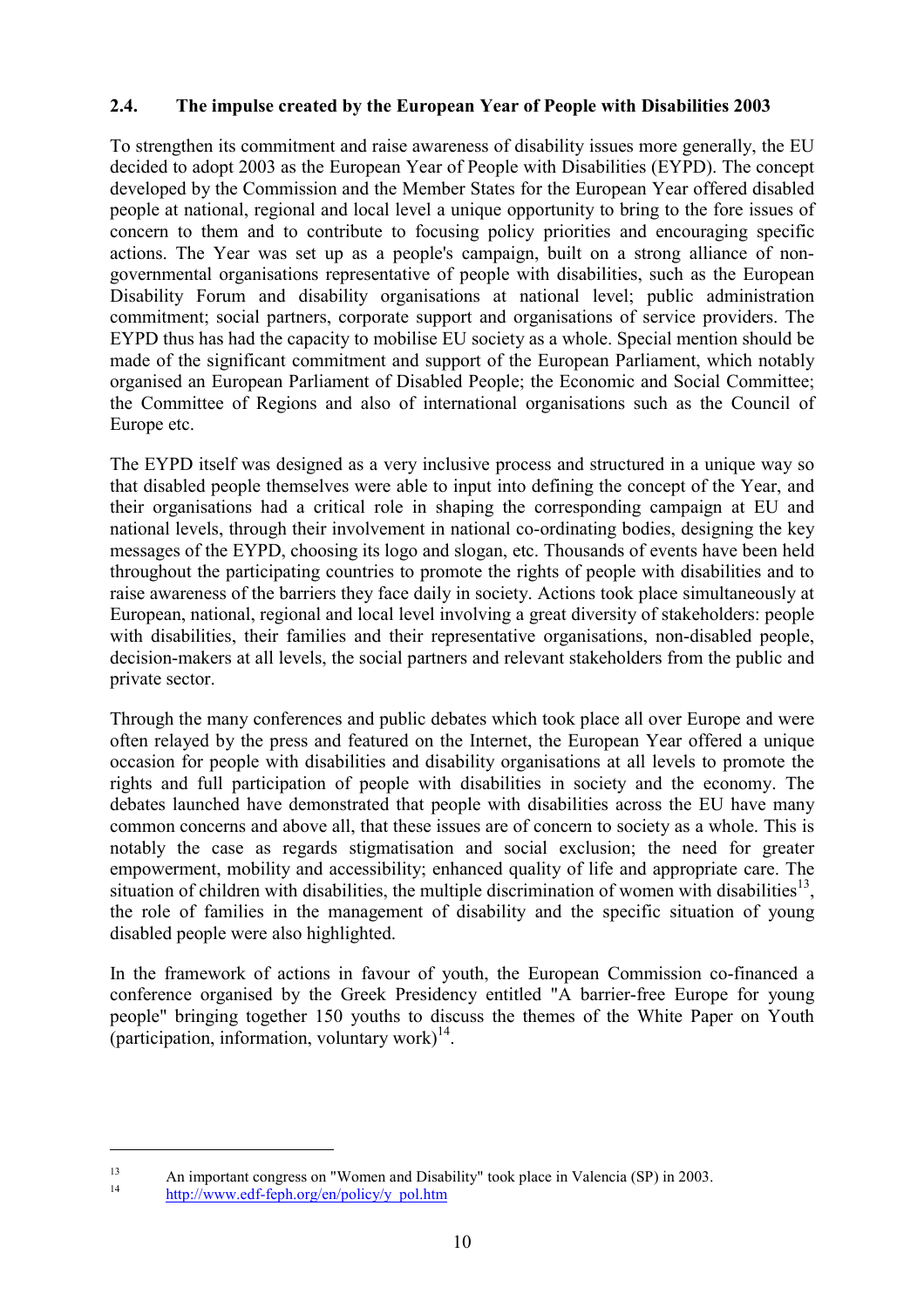It also appeared that the mass media play a very relevant role in overcoming stereotypes of disabled people. The Greek Presidency, in co-operation with the European Commission and organisations of people with disabilities, organised a European Year conference on this critical issue. As a result, a "European Declaration on Media and Disability" was approved in June 2003. The decision was also taken to establish a European network on media and disability to continue improving the image of disabled people in the media, the levels of employment, and access to the media.

The exceptional mobilisation of stakeholders throughout the Year demonstrated a broad desire for a change of gear in achieving equal opportunities and the EYPD has induced a new political impetus to promote the further integration of people with disabilities. Apart from the transposition of the EC Directive establishing a general framework for equal treatment in employment and occupation, new policy developments have been announced and are currently taking place in the Member States. These do not only concern the updating of existing laws and the passing of new ones, but also promote new approaches, innovative methods and positive measures. Here are some examples:

- **France** is reviewing its 1975 laws on compensation and social coverage and will also take measures on access to certain services*.*
- **Spain** has designed a specific action plan for people with disabilities (2003-2007); a new national plan on accessibility (2004-2012); a plan on employment for people with disabilities. Spain will also adopt two new laws: one on equality of opportunities and non-discrimination and one on economic and inheritance rights of people with disabilities.
- **Germany** is implementing the new Act on the Equal Treatment of Disabled People at the same time as rolling out the implementation of earlier framework legislation*.*
- **Greece** is elaborating an action plan on social inclusion until 2006. Moreover, in the light of the Paralympic Games 2004 (Athens), the Government is undertaking a set of practical improvements and institutional reforms for people with disabilities.
- **Portugal** intends to present a new fundamental and general law on disability and chronic illness; a law on non-governmental organisations representing people with disabilities and people with chronic illnesses; a national action plan promoting accessibility (2004-2011)*.*
- The **Netherlands** is developing an action plan on disability policies. A new law on equal treatment should come into force by the end of 2003.
- **Italy** is working on developing benefits for families with people with disabilities and trying to facilitate the assessment of disabilities for administrative purposes. The Italian Parliament is discussing a governmental bill on e-accessibility to websites as well a draft law on guardianship.
- **Finland** has adopted a brand new government plan and has produced a guide to help people with disabilities to recognise their own human rights and situations where discrimination occurs.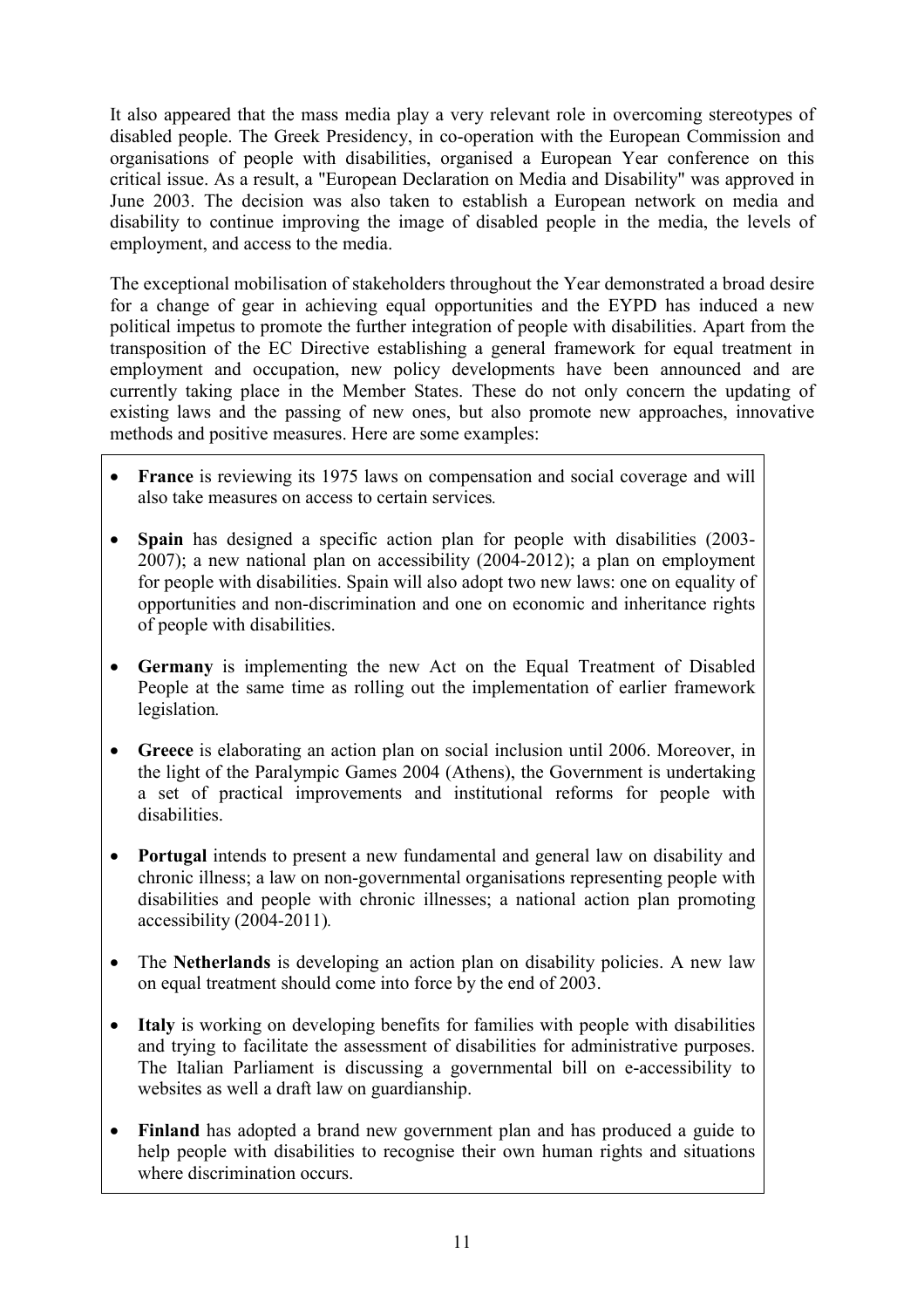- **Sweden** has, according to its National Action Plan on Disability Policies, implemented guidelines of accessibility to national authorities, a national Programme for improving the responsive skills of public servants and elected representatives.
- **Ireland** will publish a new general bill on disability which will include provisions for independent needs assessment; a bill on education for people with disabilities has been published.
- The UK has put in place regulations to implement Directive EC/2000/78 and the final parts of the Disability Discrimination Act in October 2004. The UK plans to introduce a draft Bill this year to extend disability legislation further.
- **Luxembourg** has passed a new law in July 2003 concerning labour regulations applicable to people with disabilities and creating an income for severely disabled persons.
- **Austria** has issued a detailed report on the situation of people with disabilities and is preparing a new Act on the Equal Treatment of People with Disabilities.
- **Belgium** has recently adopted a law on anti-discrimination, which will be implemented namely through the Centre for Equal Opportunities and with the support of the federate bodies with territorial responsibilities for the integration of people with disabilities.
- **Denmark** produced an action plan on disability and secured a budget to create 800 to 1200 new accommodations for people with disabilities over the next two years to allow them to leave institutions.

In conclusion, the European Year has provided a stepping stone for Member States to give impulse to new policy developments towards achieving equal opportunities for people with disabilities, triggering a definitive shift towards more pro-active measures in favour of people with disabilities while laying the foundations on which future long-term action can be built. At EU level too, the European Year has acted as a lever to take forward a number of important policy initiatives in key areas related to removing barriers to integration. In particular, the Commission has set up a group of independent experts on the key issue of accessibility to the built environment, whose report has put forward a number of recommendations.

### **2.5. Strategic objectives for the future**

The Commission's major goal in the years to come will be to boost equal opportunities for people with disabilities. In this way a lasting dynamic will be created for the full inclusion of people with disabilities into society while shaping the European social construct in such a way that it will provide real equality of opportunities.

Most actions in the field of disability are principally a matter of Member State responsibility and most effectively dealt with at national level. Therefore, the Commission's strategic goal is to be achieved by three complementary and mutually supportive operational objectives, making full use of the Commission's ability to act so as to maximise the EU contribution. These operational objectives are: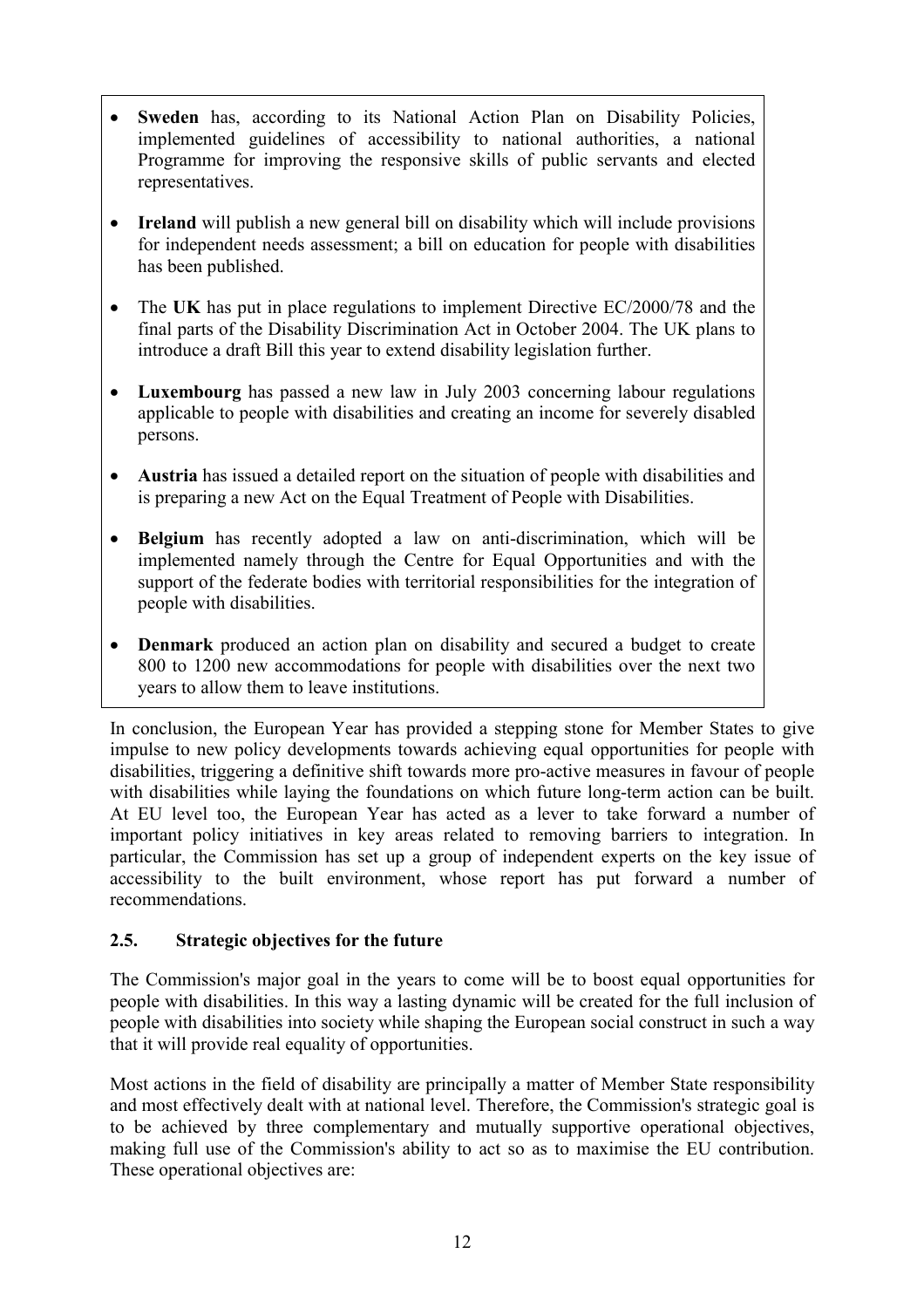### **Achieving full application of the Equal Treatment in Employment and Occupation Directive and launching the debate on the future strategy to combat discrimination**

The Commission will monitor the transposition of the legislative provisions on discrimination in the Member States and in the acceding countries within the deadlines agreed by the Council. In particular, the Commission will pro-actively monitor the transposition, and ensure the proper application, of Directive 2000/78/EC of 27 November 2000 establishing a general framework for equal treatment in employment and occupation so as to ensure that all victims of discrimination can benefit from its full protection. It is to be stressed that the effective implementation of this Directive is a core element in the Commission's overall approach to disability and a major challenge, given its innovative concepts. This Directive is set to become a major element in achieving equality of opportunities for people with disabilities. As such, the Directive will also challenge the misconception that disability is equal to inability or lack of ability, and over time, if applied properly, should therefore contribute towards removing the prejudice, fear and ignorance which surrounds disability.

The Commission intends to launch a public consultation (Green Paper) in Spring 2004 on the future strategy to combat discrimination. This paper will take stock of progress made in EU anti-discrimination policy and will raise issues regarding future policy development. It will also address the new challenges posed by the enlargement of the EU.

### **Successful mainstreaming of disability issues in relevant Community policies and existing processes**

Modern developments in disability policies show an increasing tendency towards mainstreaming to better incorporate the rights of people with disabilities and to promote equal opportunities for people with disabilities. The mainstreaming strategy implies the integration of the disability perspective into every stage of policy processes – from design and implementation to monitoring and evaluation – with a view to promoting equal opportunities for people with disabilities. In parallel to mainstreaming disability, persistent inequalities require the implementation of specific actions in favour of people with disabilities. Even if considerable progress has been made regarding the situation of people with disabilities, much remains to be done and renewed efforts are needed. As employment remains the primary and most effective way of creating lasting improvements for people with disabilities and of achieving their full social inclusion, special attention will be given to the mainstreaming of disability issues in employment related policies, especially in education and lifelong learning<sup>15</sup>, using all means through which the Commission has the possibility to act.

### **Improving "Accessibility for all"**

Mainstreaming should focus in particular on the area of accessibility and should be clearly linked with the principle of Design For All. Accessibility to goods, services and the built environment is a central issue for people with disabilities which is also of concern to all EU citizens. The Commission intends to promote the elaboration of European technical standards, standardisation documents and other more general guidelines giving technical expression to the concept of "Accessibility for all", which is crucial for the further integration of people with disabilities into the economy and society. It will also encourage efforts to raise awareness among standardisation stakeholders on the concept of "Accessibility for all" and the corresponding market opportunities.

<sup>&</sup>lt;sup>15</sup> Including education through sport, to which the 2004 European Year has been devoted.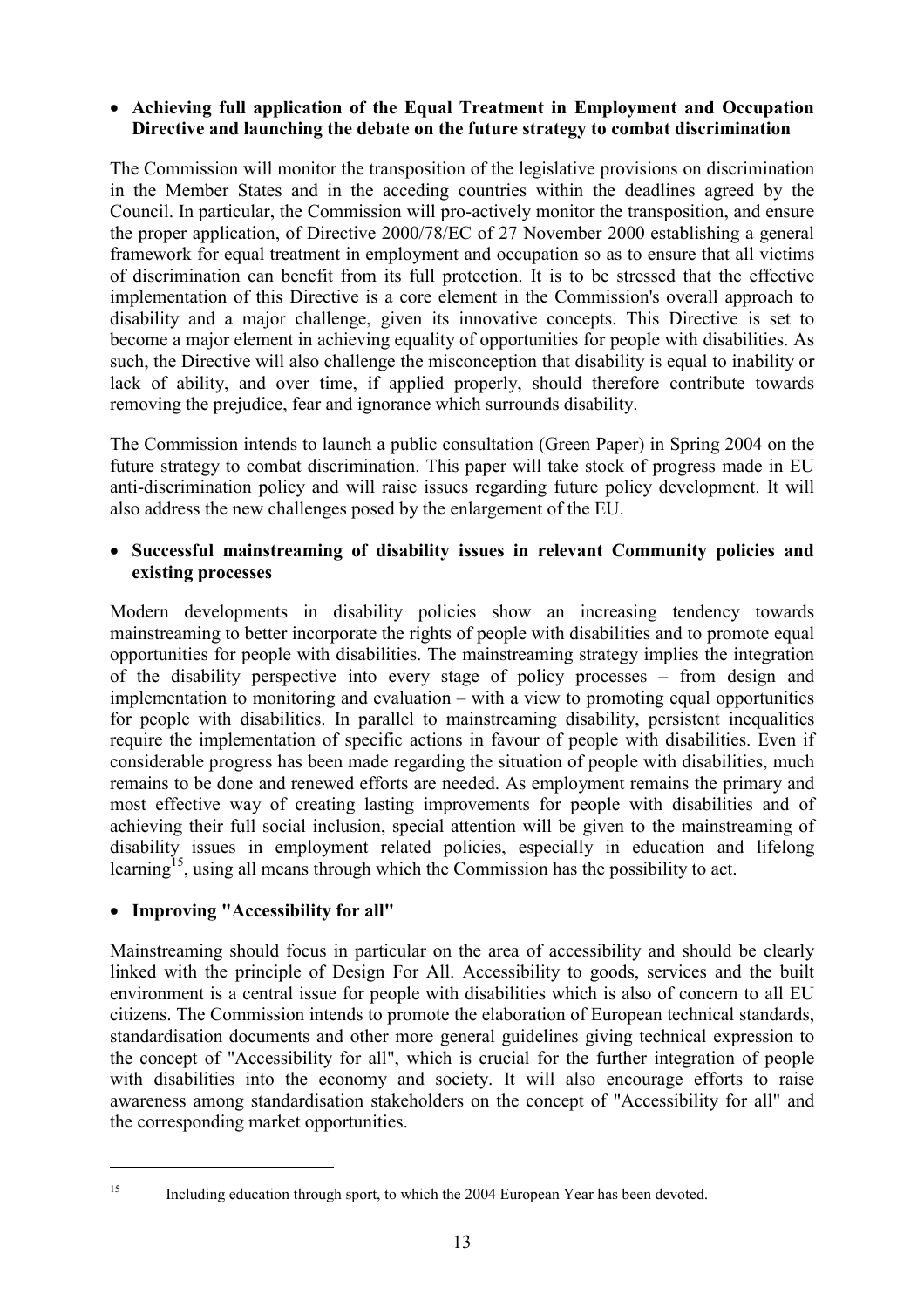In order to achieve the above operational objectives, the Commission will develop a rolling and multi-annual Action Plan. Based mainly upon mainstreaming within various EU policy areas, this Action Plan is defined with a time horizon of 2010. A progressive approach will allow sufficient time for challenging actions to be developed over the medium-term and to profit from initiatives taken within the Lisbon strategy.

The successive steps of this Action Plan will be defined and supported by a biennial report examining the overall situation of people with disabilities. The Commission commits itself to producing this document on a biennial basis in order to report specifically, and at regular intervals, on the overall situation of people with disabilities in the enlarged Europe. The report will seek to provide a tool for all those to be involved in the policy decision-making process to increase their knowledge and awareness of the situation of people with disabilities. In particular, this will lead to better determination of progress, identification of perspectives for the coming years and examination of possible avenues for future policy development in the light of the impact of EU policies on the situation of people with disabilities. The Report will therefore be used as a basis for identifying new priorities to be addressed in the next phases of the Action Plan.

### **3. THE EU DISABILITY ACTION PLAN**

#### **3.1. The rationale**

This rolling and multi-annual Disability Action Plan will allow for the planning, implementation and follow-up of priority actions which can contribute significantly to meeting the opportunities and challenges signalled above as regards economic and social integration, equal access and effective participation. Priority actions will therefore be complementary to each other so as to enable a coherent set of activities to be developed at EU, and national or decentralised level.

The first phase of this Action Plan will start at the end of the EYPD and will last two years, over 2004 and 2005. It will concentrate on creating the conditions necessary to promote the employment of people with disabilities while delivering empowerment in this regard. By creating such conditions and strengthening the rights-based approach, the results arising from implementation of this first phase will reinforce and complement Directive 2000/78/EC on equal treatment in employment and occupation. Therefore priority actions will address the various stages of the so-called "employment chain" to make the right to work equally accessible to people with disabilities.

The Commission has identified the priority areas of intervention for the first phase of this Action Plan, which are grouped under the following four complementary pillars:

- Access to, and remaining in, employment.
- Lifelong learning in support of employability, adaptability, personal development and active citizenship of people with disabilities.
- Using the potential of new technologies, which play a crucial role in ensuring equal opportunities and mobility in the economy, in empowering people with disabilities.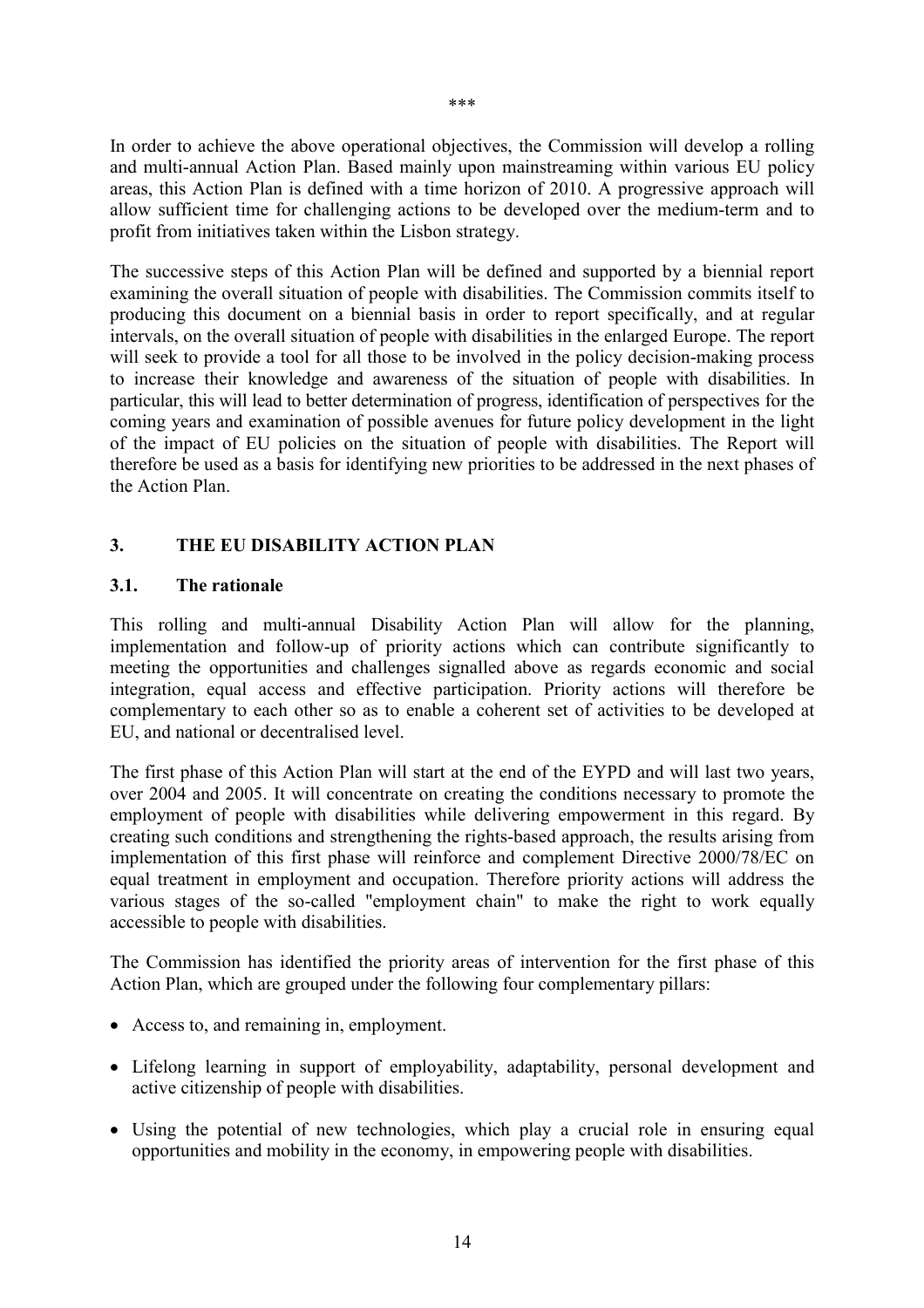Accessibility to the public built environment, which is a pre-condition for participation in the workplace and mobility in the economy and society.

The following sections contain a set of intended actions to address the outstanding challenges and new needs for improving the employment rate and the better integration of people with disabilities into the economy and into society. The list of actions is a non-exhaustive illustration of the potential of the Action Plan. It should ensure full transparency concerning the priorities and activities for 2004-2005.

### **3.2. The first phase of the EU Disability Action Plan: 2004-2005**

### *3.2.1. Access to, and remaining in, employment*

The impact of Directive 2000/78/EC of 27 November 2000 establishing a general framework for equal treatment in employment and occupation will be very great. It will require major changes to existing rules in some Member States. It has huge implications for employers public and private - and their employment practices towards people with disabilities, in view of the provisions on "reasonable accommodation". It is therefore important that the key players - policy-makers, government officials, non-governmental organisations, employees, and employers - are made aware of their new rights and responsibilities. The sensitisation of political and public opinion is therefore central to ensuring the success of the Directive, and in June 2003 the Commission launched a high profile information campaign in all Member States to inform employers and employees of their new rights in the workplace.

Under the auspices of the EYPD, in June 2003 the Ministers of Social Affairs and Employment adopted a resolution on promoting the employment and social integration of people with disabilities<sup>16</sup>. The resolution calls on Member States, the Commission and the social partners<sup>17</sup> to continue efforts to remove barriers to the integration and participation of people with disabilities in the labour market, by enforcing equal treatment measures and improving integration and participation at all levels of the educational and training system.

<sup>&</sup>lt;sup>16</sup> Council Resolution 2003/C 175/01 of 15 July 2003. OJ C 175 of 24.7.2003.<br><sup>17</sup> In the joint Declaration they issued as a contribution for the European Year of People with Disabilities, the European inter-professional Social Partners affirmed their commitment to giving impetus to the perception of the occupational integration of people with disabilities as a shared interest by both enterprises and employees.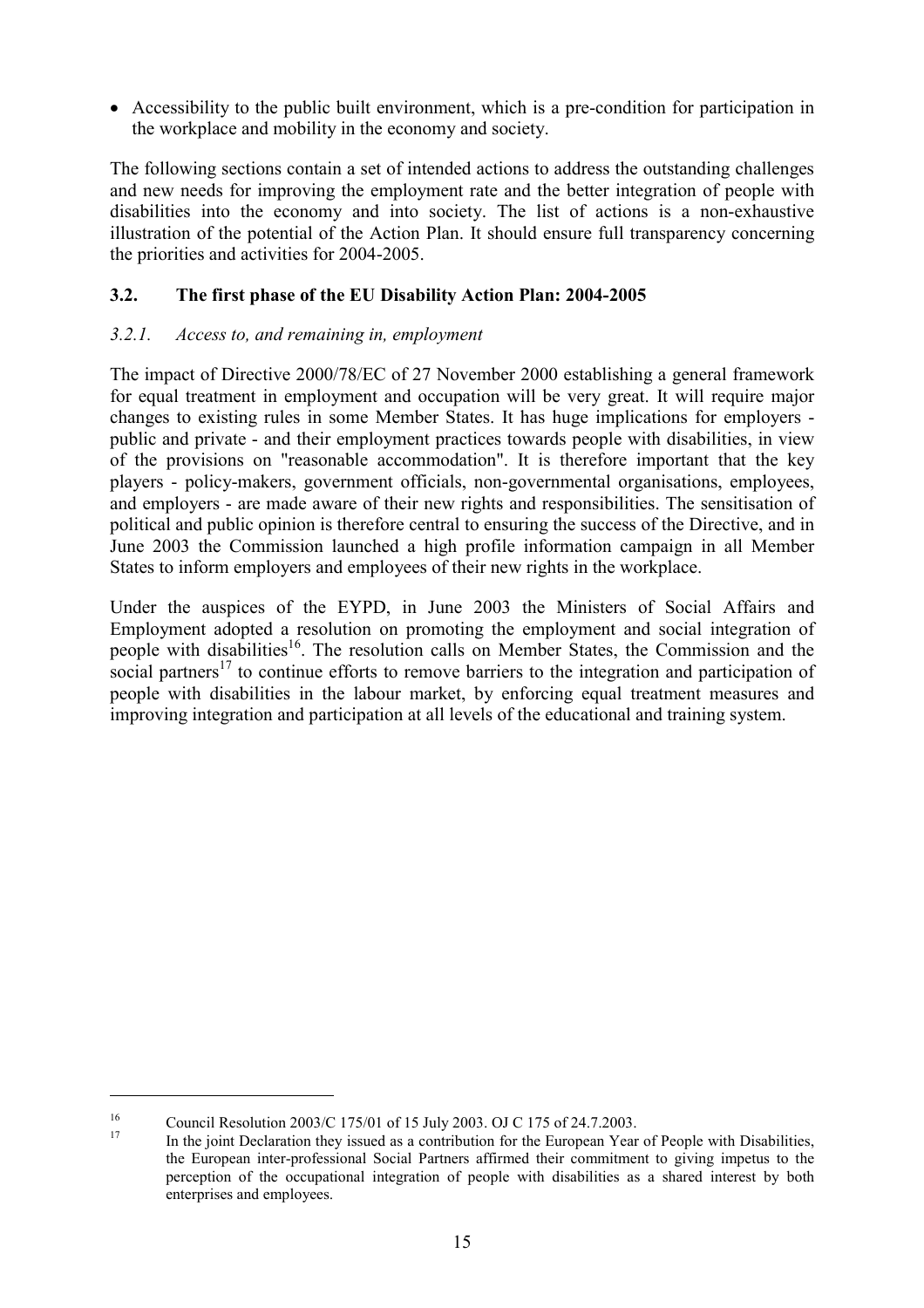The successful implementation of the Lisbon agenda calls for the employment policies of Member States to foster, in a balanced manner, three complementary and mutually supportive objectives of full employment, quality and productivity at work, and social cohesion and inclusion. All these objectives are clearly relevant for the integration of people with disabilities into the labour market. In fact, one of the overarching objectives is the concept of an inclusive labour market that demands the effective integration of disabled persons and all people at a disadvantage.

In addition, the guidelines for Member States' employment policies<sup>18</sup> in the revised European Employment Strategy (EES) provide, on the priority for action 7, for the promotion of the integration of, and the combating of discrimination against, people at disadvantage in the labour market, such as people with disabilities. In particular, policies will aim to achieve by 2010 a significant reduction in each Member State in the unemployment gaps for people at a disadvantage, according to national definitions. Given the clear link between issues of concern to people with disabilities and the achievement of the three objectives of the "new" EES, it will a top priority of this Action Plan to mainstream disability into employment policy across the board. Accordingly, people with disabilities will also be supported under further priorities, notably activation/prevention and labour supply. Member States are called on to explore the labour force potential of people with disabilities, taking into account the specific situation of women with disabilities and of persons with intellectual disabilities.

Moreover, the European Social Fund mainstream programmes and the Community initiative EQUAL, as the main financial tools through which the Community translates into action its aims as regards employment of people with disabilities, finance a wide range of actions for the integration of disabled people into the labour market and test innovative approaches on specific aspects of the integration into the labour market. In the framework of EQUAL's thematic activities, five European Thematic Groups corresponding to its horizontal priorities have been created: Employability, Entrepreneurship, Adaptability, Equal Opportunities and Asylum Seekers. A particular focus has been given by the Employability Thematic Group which has created a Working Group on Disability.

Nonetheless special needs do exist, and will always exist, for some people with disabilities and the Commission acknowledges that these needs must be met including, when necessary, through disability-specific labour market policies. Such efforts have also been made by the Commission in the context of Community competition policy. A Regulation on State Aid in Employment was adopted in November  $2002^{19}$ , under which Member States may from now on grant aid for the creation of new jobs and for the recruitment of disabled workers without having to seek the prior authorisation of the Commission. From now on, Member States may assume up to 60 percent of one year's wage cost and social security payments should a company recruit a disabled worker, and aid can also be granted to compensate for reduced productivity as well as for adaptation of premises and special assistance.

<sup>&</sup>lt;sup>18</sup> Council Decision 2003/578/EC on guidelines for the employment policies of the Member States of 22 July 2003. OJ L 197 of 5.8.2003.<br>Commission Regulation (EC) 2204/2002 in OJ L 337, page 3, published on 13 December 2002.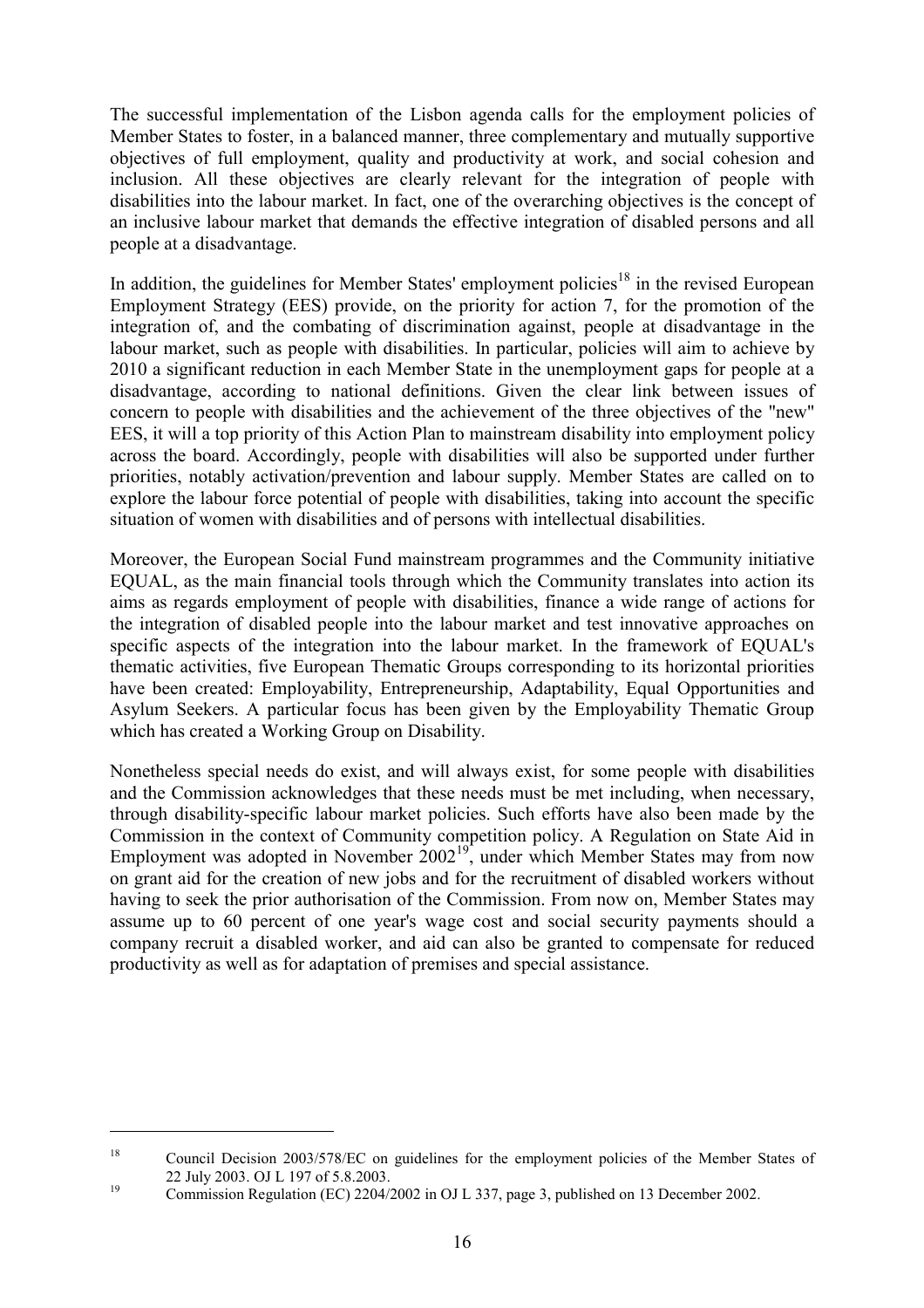People with disabilities should receive equal treatment at work and this includes equality regarding health and safety at work. People with disabilities are therefore covered by the European occupational health and safety legislation. The legislation should be applied to facilitate the employment of people with disabilities. At EU level, Directive  $89/654/EEC^{20}$ provides, at points 20 and 15 of annexes I and II respectively, that "workplaces must be accommodated to take account, where required, of the needs of disabled workers. This provision applies in particular to the doors, passageways, staircases, showers, washbasins, lavatories and workstations used or occupied directly by disabled workers". In addition in respect of "workplaces which have been subject, after 31 December 1992, to modifications, extensions and/or renovations, the employer must take the measures necessary to ensure that such modifications, extensions or renovations conform to the minimum levels corresponding to those described in the Annex I" (Article 5 of Directive 89/654/CEE).

The framework Directive  $89/391/EEC^{21}$ , provides, in Article 8 for the obligation for the employer to take, while carrying out their assessment of the risks, appropriate measures for first aid, fire prevention and evacuation of workers. At the same time, Directive 89/654/EEC contains in Annexes I and II, minimum provisions with regard to corridors and emergency exits as well as measures for the detection and prevention of fire.

In the light of these considerations the Commission will:

Anti-discrimination policy:

 $\overline{a}$ 

 Support awareness-raising on Directive 2000/78/EC of 27 November 2000 establishing a general framework for equal treatment in employment and occupation.

The revised European Employment strategy (EES):

- Closely monitor the implementation of the revised EES by the Member States and encourage them notably to foster better access to active labour market measures for people with disabilities; to improve the offer of personal assistance and guidance when necessary; to intensify the fight against discrimination on the labour market; to avoid benefit traps; to promote the barrier-free use of new information and communication technologies and to improve the quality of learning, vocational training and access to employment.
- In this context, within the European Statistical System, the Commission will encourage further development of national statistical systems where required, in order to allow for better monitoring of disability issues in the EES paying special attention to gender-specific data.
- Publish a working paper on the implementation of the EES with respect to disabled persons. For each employment guideline, attention will be drawn to the relevance for disabled persons and good practices in this field will be indicated.

<sup>&</sup>lt;sup>20</sup> Council Directive (EC) 89/654 of 30 November 1989 concerning the minimum safety and health requirements for the workplace (first individual directive in the meaning of Article 16 (1) of Directive

<sup>89/391/</sup>EEC), OJ L 393 of 30.12.1989.<br><sup>21</sup> Council Directive (CE) 89/391 of 12 June 1989 on the introduction of measures to encourage improvements in the safety and health of workers at work. OJ L 183 of 29.6.1989.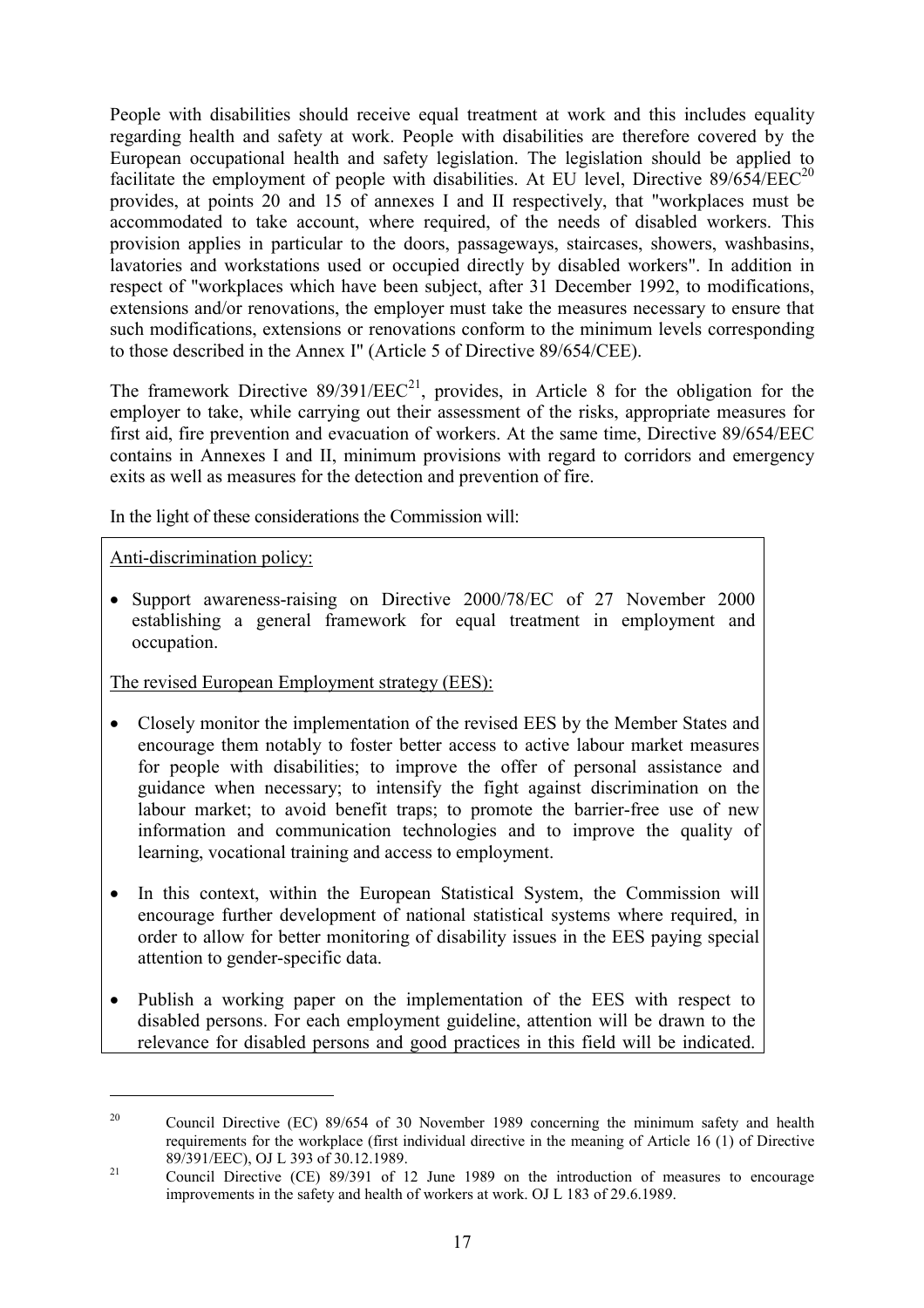This paper will also aim at contributing to the reflections on disability mainstreaming within the Member States in the framework of the Employment Strategy.

The European Social Fund*:*

- Encourage Member States to take into consideration the needs of people with disabilities in the activities funded by the European Social Fund mainstream programmes and the Community initiative EQUAL.
- Encourage the dissemination of good practice and innovative measures on employment/training policies for people with disabilities notably under the ESF, the EQUAL Community initiative and in the framework of the Peer Review on employment policy, etc.

# Social dialogue:

 Deepen the dialogue with the social partners at European level on their contribution to equal opportunities for people with disabilities in the labour market; in particular, encourage the social partners to ensure the concrete application of the recommendations made in their declaration of 20 January 2003, "Promoting equal opportunities and access to employment for people with disabilities", and support initiatives within the sectoral social dialogue, such as the voluntary agreement on employment of people with disabilities foreseen in the commerce sector.

# Corporate Social responsibility:

 Continue to promote awareness and dissemination of Corporate Social Responsibility approaches and experiences aiming at employing disabled people as proposed in the Commission Communication on Corporate Social Responsibility<sup>22</sup>.

# Mainstreaming in Health and Safety:

 Ensure that the needs of people with disabilities are taken into account in the relevant EU initiatives on health and safety.

# *3.2.2. Lifelong learning*

Equipping people with disabilities with all available knowledge and competencies is a key element for improving access to employment, combating exclusion and improving social cohesion. This goes from basic education to other forms of lifelong learning opportunities: the Joint Inclusion Report 2001 pointed to the increasing evidence that those disabled people who are integrated into mainstream education throughout their youth are most likely to develop the general and vocational key competencies necessary to succeed later in the labour market. In particular, access to mainstream lifelong learning opportunities in the EU is still clearly insufficient notably as regards disadvantaged groups, including people with disabilities.

<u>.</u>

<sup>&</sup>lt;sup>22</sup> COM(2002) 347.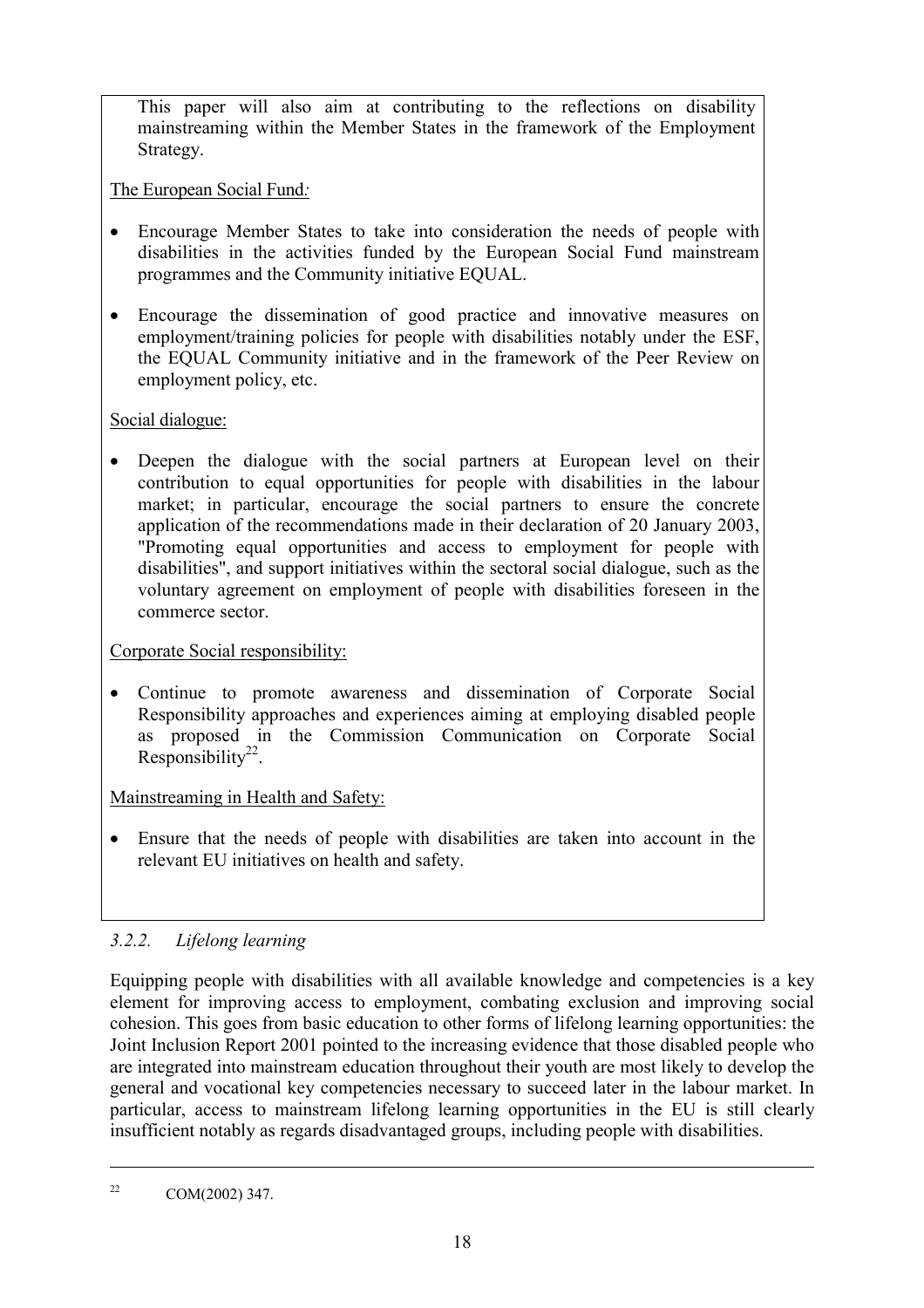One way to overcome barriers to education, training and lifelong learning for people with disabilities can be the use of modern information and communication technologies (ICT) for eLearning.<sup>23</sup> The Commission proposal for an eLearning programme<sup>24</sup> therefore makes specific reference to the needs of people with disabilities. Moreover, the Commission's Action Plan on language learning and linguistic diversity<sup>25</sup> proposes to collect and disseminate information about good practice in the teaching of foreign languages to learners with special needs. The EU Action Plan on skills and mobility<sup>26</sup> points out that Member States should intensify support for integrating young people at a disadvantage, particularly those with disabilities and those with learning difficulties, into their education and training systems. Under the auspices of the European Year of People with Disabilities, the Education Council has adopted a resolution on equal opportunities for pupils and students with disabilities in education and training $2^7$ .

In the light of these considerations the Commission will:

### EU Education, training and youth policies and programmes:

- In the context of the implementation of the work programme on the objectives of education and training systems<sup>28</sup>, continue to give high priority to promoting the exchange of good practice and the identification of factors of success (or failure) in relation to the integration of people with disabilities in education and training.
- Give specific attention within the design and implementation of the future eLearning action programme (2004 – 2006) to the special needs that people with disabilities – like other vulnerable groups – might have in order to develop e-Learning for all citizens allowing for full participation in the knowledge-based society.
- The PLOTEUS information system on lifelong learning opportunities in Europe will extend information for people with disabilities including special funding opportunities in Member States.
- Support the free choice of better training and learning offers by more specialised lifelong guidance and counselling and career guidance services for opening up non-traditional labour market opportunities and all non-work related learning opportunities for people with disabilities.
- Give special attention to projects involving people with disabilities in the current Socrates, Leonardo and YOUTH programmes, making an evaluation of the impact of the second generation of programmes on lifelong learning opportunities for people with disabilities in Member States, disseminate their results and take into account the needs of people with disabilities in the design of the future generation

<sup>&</sup>lt;sup>23</sup> Please see:  $\frac{http://www.elearningeuropa.info/}{24}$  Proposal for a decision of the European Parliament and of the Council adopting a multi-annual programme (2004-2006) for the effective integration of Information and Communication Technologies (ICT) in Education and Training systems in Europe (eLearning Programme), COM(2002) 751 final, 19.12.2002. <sup>25</sup> COM(2003) 449 final of 24.7.2003: Commission Communication promoting Language Learning and

Diversity – An Action Plan 2004 -2006.<br>
26 COM(2002) 72 final on the "Commission s Action Plan on skills and mobility".<br>
27 Council Resolution of 5 May 2003. OJ C 134 of 7.6.2003.<br>
28 COM(2001) 501 final of 7 September 200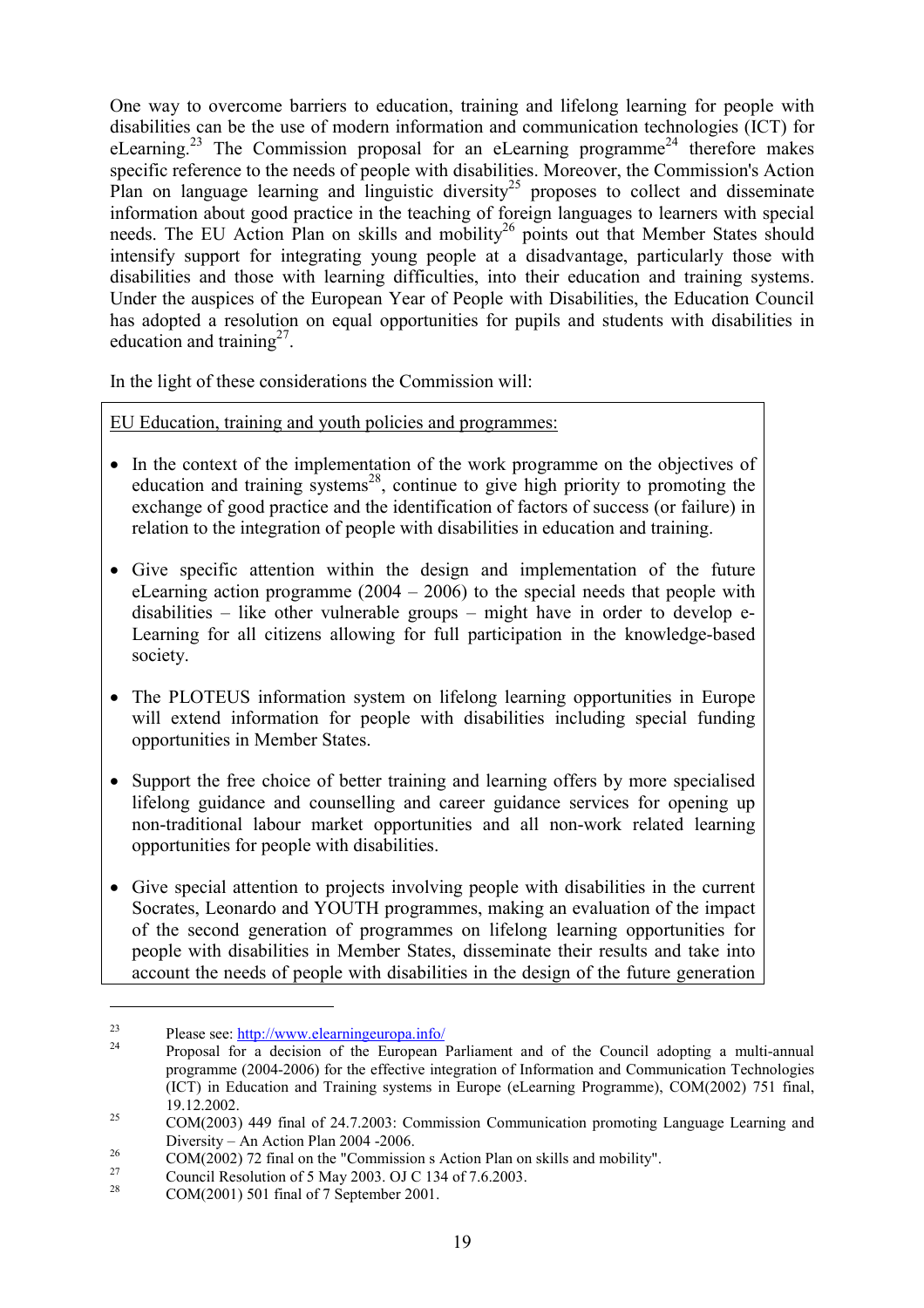of education and training programmes.

 Monitor the e-accessibility of websites and media produces for lifelong learning at European level and in European programmes.

Research:

 Disseminate and make full use of research carried out under the Socrates and the Leonardo programmes and within the  $6<sup>th</sup>$  Framework Research Programme (6FP) with regard to priority 7 "Citizens and Governance in a knowledge-based society" that provides for valuable contributions to the debate on social inclusion and active citizenship in the knowledge society including people with disabilities.

# *3.2.3. Using the potential of new technologies*

Within accessibility related activities under the e-Europe 2002 action plan<sup>29</sup>, some important results have been achieved and have to be followed-up. The Web Accessibility Initiative – Web content accessibility guidelines (W3C/WAI/WCAG-V1.0)<sup>30</sup> for public Websites have been adopted by the Member States as proposed by the Commission<sup>31</sup>. The Council adopted a resolution on e-accessibility in December  $2002^{32}$ .

A more effective co-ordination of policies at European level to avoid "info-exclusion", through benchmarking and exchange of good practice between Member States, has also been achieved and relevant legislation and standards to ensure conformity with accessibility principles have been reviewed. A Network of National Centres of Excellence (EdeAN) in Design-for-All (DfA) has been created and Design-for-All Standards, guidelines and support material for accessibility of information technology products are available, in particular to improve the employability and social inclusion of people with disabilities. It is, however, obvious that further improvement of accessibility of Websites and their related public services and applications is essential for inclusion in society. Monitoring the progress of accessibility based on a common methodology in order to obtain comparable data will be a key issue in the future activities.

The efforts in "eEurope 2005- An Information society for all  $133$  will be directed towards ensuring participation and equal access by people with disabilities and other groups at a disadvantage to mainstream developments in the areas of modern online public services, egovernment, e-learning, e-health and creating a dynamic and accessible e-business environment. As enabler for these aims the eEurope 2005 initiative addresses the widespread availability of broadband access at competitive prices and a secure information infrastructure.

<sup>&</sup>lt;sup>29</sup> "Council Resolution on the e-Europe Action Plan 2002, Feira, June 2000.<br><sup>30</sup> http://www.w3.org/TR/WCAG10/<br><sup>31</sup> Communication COM(2001) 529 final; supported by the Council and the European Parliament as reflected in their resolutions (CR 7087/02, 20.3.2002 and EPR P5\_TA (002) 0325, 13.6.2002; Council Resolution of 25.3.2002 on the eEurope Action Plan 2002: accessibility of public Websites and their content, OJ C 86, 10.4.2002, p. 2.<br>Commission staff working paper: Delivering e-accessibility. Improving disabled people's access to

Information Society. SEC(2002) 1039 and Council Resolution "e-accessibility – improving the access

of people with disabilities to the Knowledge Based Society", 14680/02, OJ C 39, 18.2.2003, p. 3.<br><sup>33</sup> eEurope 2005: An information society for all, Action Plan May 2002 COM(2002) 263, adopted by Sevilla European Council, 21-22 June 2002.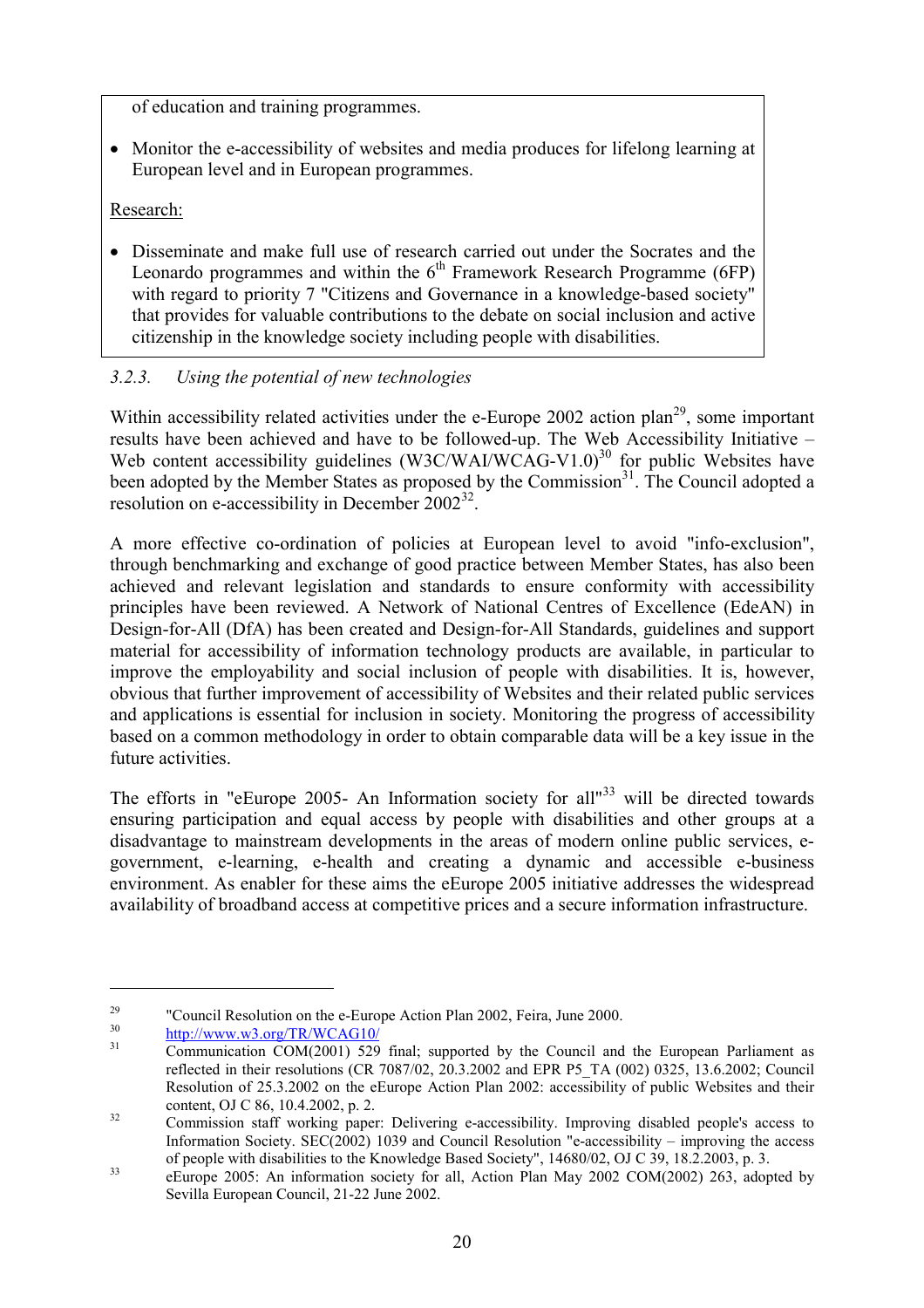Developments in technology - particularly information and communication technology - offer central opportunities in enabling people with disabilities to overcome functional limitations and thus enhance their prospects for participation in society. However, people with disabilities can also face additional barriers. The proposed actions are aimed at equalising opportunities by empowering people with disabilities, i.e. to harness the information society and new technologies for the benefit of all.

In the light of the above considerations the Commission will:

Information and Communication Technologies (ICT):

 Establish an international dialogue on accessibility concerns and guidelines, in particular in the field of ICT, and hold workshops with the EU and industry to explore accessibility policy and legislative measures based on existing legislation in the area of ICT products and services (awareness, licensing, procurement, guidelines, standards, requirements etc).

eEurope 2005 Action Plan:

• Address accessibility as a horizontal matter in eEurope 2005. Awareness raising and support activities will be developed: a toolkit to facilitate the inclusion of accessibility requirements for Information and Communication Technologies in public procurement calls, accessibility in public e-services, accessibility as an eskill.

Design For All, Assistive Technologies and standards on e-accessibility:

- Produce recommendations for the development and use of a European Curriculum on "Design for All" for Information Society professionals, in particular designers and engineers. The Commission will specifically support the EdeAN network of excellence in Design for All.
- In addition, further efforts will be undertaken with a view to promoting eaccessibility standardisation, including Design for All and assistive technologies.
- Issue awards in "Innovation in Design for All and Assistive Technologies".
- Establish a dialogue with producers of Assistive Technology and encourage the creation of a number of Assistive Technology Industry Associations that would allow for a more structured and coherent dialogue on a European level.

Reporting:

 Issue a Web accessibility report on follow up and implementation of the WAI guidelines in public web sites and will continue work to achieve a common European methodology for evaluation of accessible web sites in order to obtain comparable data based on the W3C/WAI guidelines.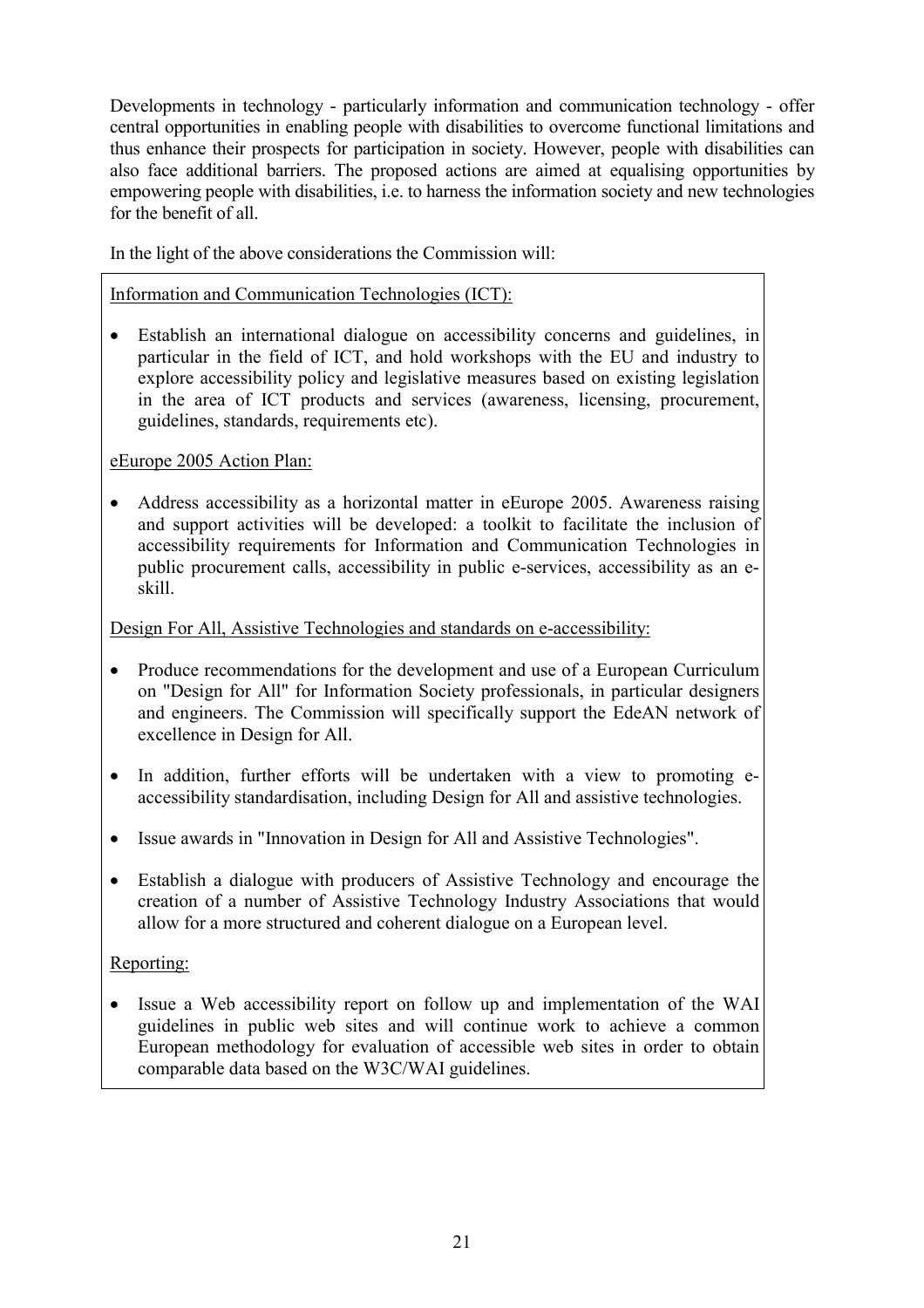### Research:

- Devote 30 million Euro to a call for projects within  $6<sup>th</sup>$  Research Framework Programme<sup>34</sup> related to accessibility in the area of Barrier free technologies and empowering technologies in order to increase the autonomy of older persons and people with disabilities ensuring equal access and full participation in the Information Society<sup>35</sup>.
- Support the work and results of the group Inclusive Communication INCOM on accessibility for people with disabilities to electronic communications services leading to a report with short and long term targets.

# *3.2.4. Accessibility to the public built environment*

Specific advantages are obtained when the design and construction of buildings follows the principle of universal design (design-for-all)<sup>36</sup>. Notably, better and effective access to the workplace will empower workers with disabilities to sustain their access to the labour market and enable them to make a valuable contribution to the economy and to society.

Moreover, including accessibility at the initial planning stage is cost-effective and amply rewarded by the resulting economic advantages. A fully accessible building is flexible, sustainable -i.e. it can adapt to changing needs throughout its occupants' lives -and therefore may fetch greater market value than one that is not. Furthermore, accessibility helps cut costs entailed by the still large number of fall injuries and fatalities linked to poorly accessible environments, notably at the workplace.

Accessible leisure and cultural facilities also have great relevance to improved quality of life and better participation in the social and cultural world as is recognised by the Council in its Resolutions of  $6$  May 2003<sup>37</sup> on accessibility of cultural infrastructure and cultural activities for people with disabilities; and of 21 May  $2002^{38}$  on the future of European tourism, in which the Commission, the Member States and other stakeholders are exhorted to strengthen efforts to facilitate accessibility to tourist sites for people with disabilities.

Finally, the Commission "White Paper on European Transport Policy for 2010: a time to decide<sup>"39</sup> recognises that accessible public transport is an integral part of accessibility in the wider sense. The Commission will therefore promote increased use of accessible public transport, which is an important contribution to the ability to work.

<sup>&</sup>lt;sup>34</sup> Decision No 1513/2002/EC of the European Parliament and of the Council of 27.6.2002 concerning the sixth framework programme of the European Community for research, technological development and demonstration activities, contributing to the creation of the European Research Area and to innovation

<sup>(2002 - 2006),</sup> OJ L 232, 29.8.2002, p. 1.<br>
IST workprogramme 2003-2004, www.cordis.lu<br>
<sup>36</sup> Council of Europe Resolution of 15.2.2001 on the introduction of the principles of universal design into the curricula of all occupations working on the built environment.<br>
OJ C 134, 7 June 2003.<br>
OJ C 135, 6 June 2002.<br>
COM(2001) 370 final.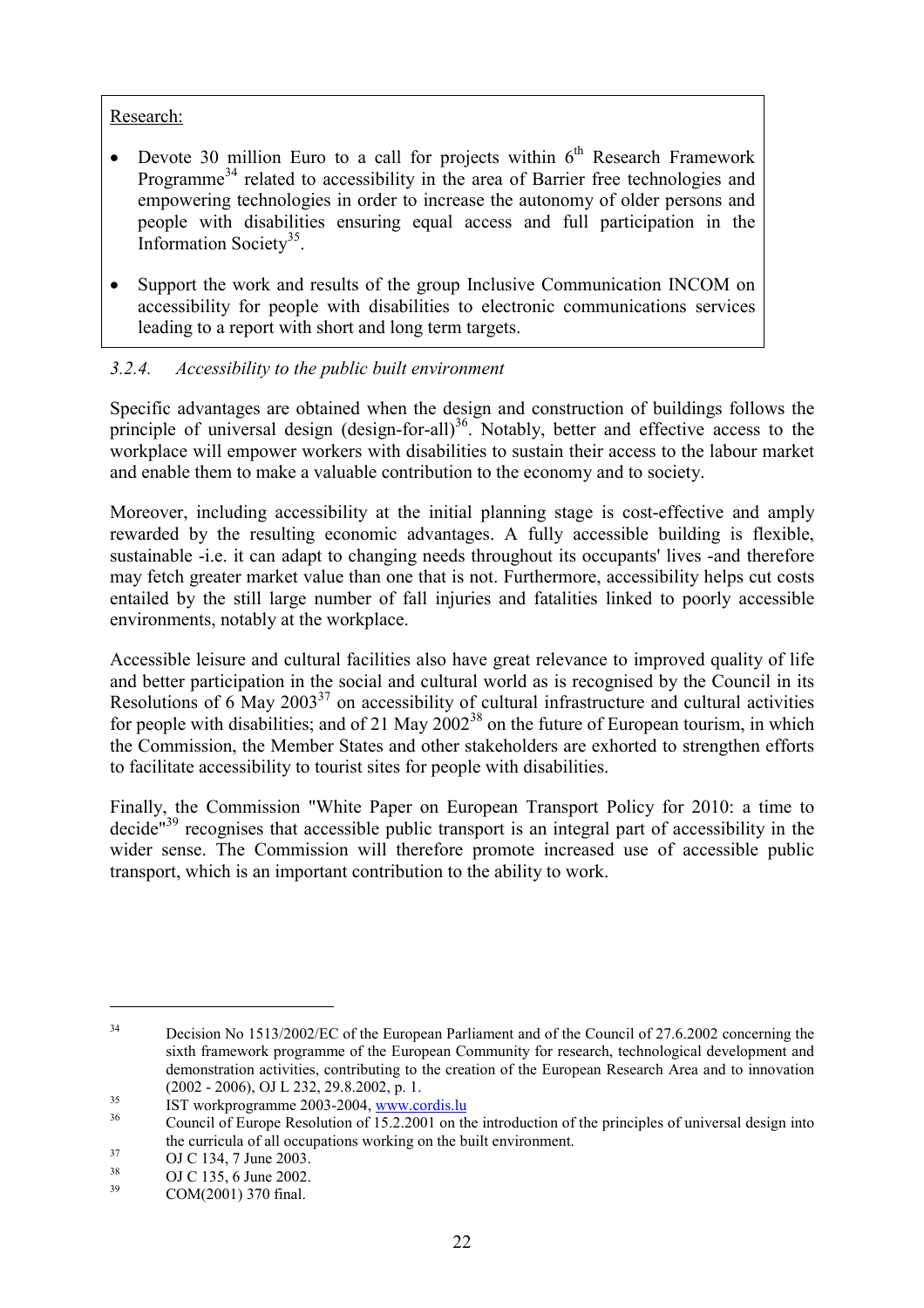In the light of these considerations and taking into account the recommendations made by the Group of independent experts on accessibility to the built environment, set up by the Commission under the auspices of the European Year of People with Disabilities, the Commission will:

Accessibility to the built environment:

- Promote the principle of Design for All in all relevant Community policies on accessibility to the built environment.
- Consider the development of adequate European standards in all areas related to the built environment, including planning, design, construction and use of buildings, and safety evacuation procedures for people with disabilities.
- Promote better education in accessibility issues in schools, and by the development of accessibility courses for building professionals such as architects.
- Promote the exchange of information and dissemination of best practice on accessibility issues between towns.

### Legislation:

 Review the essential requirements laid down in Directive 89/106/EEC on Construction Products to include provisions on accessibility for all and in particular, will consider a proposal to develop a  $7<sup>th</sup>$  essential requirement on accessibility to make the Directive more effective and more precise about the needs of users with different disadvantages.

### Mainstreaming:

• Promote the inclusion of accessibility provisions in public procurement policies, and in the allocation of Structural Funds at national and regional levels.

### Studies:

- Take follow up action on the study on Harmonised Criteria for Good Accessibility of Tourist Sites and infrastructures for people with disabilities, and consider the most appropriate measures for making tourist facilities accessible to people with disabilities throughout the European Union.
- Consider the results of the study of Urban Transport for people with reduced mobility with the intention of identifying barriers to accessibility that exist in urban transport systems.

### Research:

- Under the framework of the  $6<sup>th</sup>$  Community Research Programme, the Commission will:
- initiate a study aimed at producing a detailed decision-support tool for use in the evaluation of building design, on the universal design, or 'design-for-all' principle, which will take account of the needs of people with disabilities in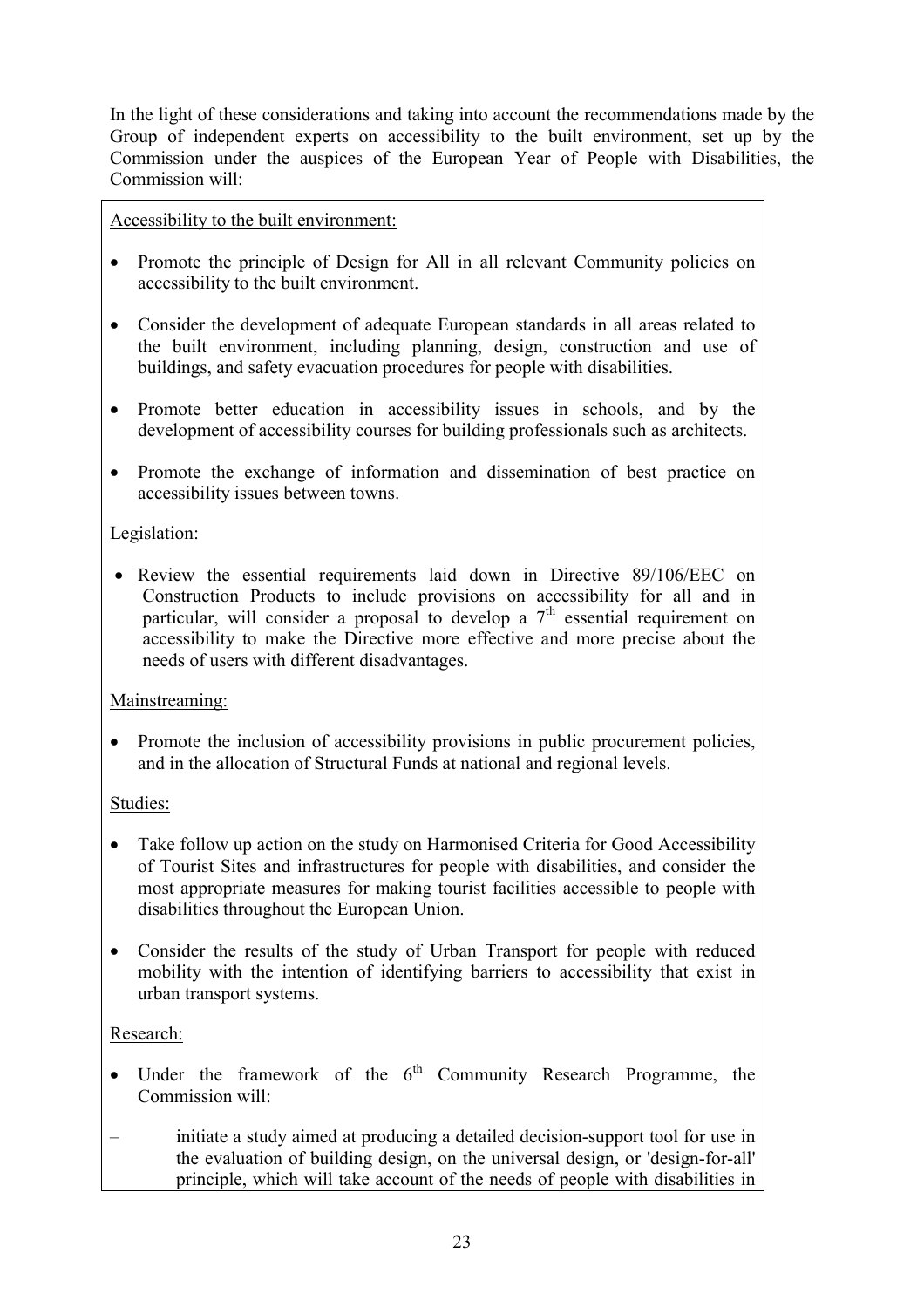the built environment, notably as regards the work-place;

– issue new calls for research proposals: to finance research networks to analyse accessibility issues in a broad sense (including the financial barriers to participation for people with disabilities) and initiate a project to develop indicators to measure accessibility to the built environment.

# **4. MONITORING AND STRUCTURES FOR FOLLOW-UP**

# **4.1. Improve executive capacity**

# *4.1.1. Reinforcing Commission structures*

The Commission Disability Inter-Services Group will be tasked with pushing forward the Action Plan process and monitoring the mainstreaming activities of the various Commission departments. It will also contribute to the elaboration of tools for mainstreaming disability issues, in particular for operational implementation and evaluation, including the training of Commission policy desk officers, etc. The Inter-Services Group will report progress to the Group of Commissioners on Equal Opportunities.

# *4.1.2. Strengthening co-operation with Member States*

The EU Disability High Level Group, which is an expert group chaired by the Commission and gathering Member States governmental disability experts, will be given a mandate in line with the impetus of the present Communication. The Group will be tasked to support the development of synergies among disability policies at EU level, and will discuss the regular disability Report. With this objective in mind, this Group of High Level experts should exchange information, allow for the exchange and possible transfer of ideas and good practices, namely in the field of mainstreaming disability issues, and gain experience of disability issues in the new Member States.

# *4.1.3. Maximising co-operation with other international organisations or agencies*

Key actors in this regard include the United Nations, including the International Labour Organisation and the World Health Organisation, the Council of Europe, the OECD, the European Agency for Safety and Health at Work, the European Standard Organisations (CEN, CENELEC, ETSI), the European Special Needs Education Agency, the European Foundation for the Improvement of Living and Working Conditions. Co-operation with these organisations will be reinforced in order to build mutually rewarding relationships and to benefit from their expertise and their think-tank work. On the United Nations Convention, the full involvement of the Community, together with the Member States, in the negotiations of the Convention would confirm the EU efforts with regard to disability at international level.

# **4.2. Strengthening governance**

# *4.2.1. Deepening co-operation with NGOs*

Existing forms of Commission-NGO co-operation and partnership, such as with the European Disability Forum, will be the basis for enhancing dialogue on policies, improving mutual information and developing co-operation.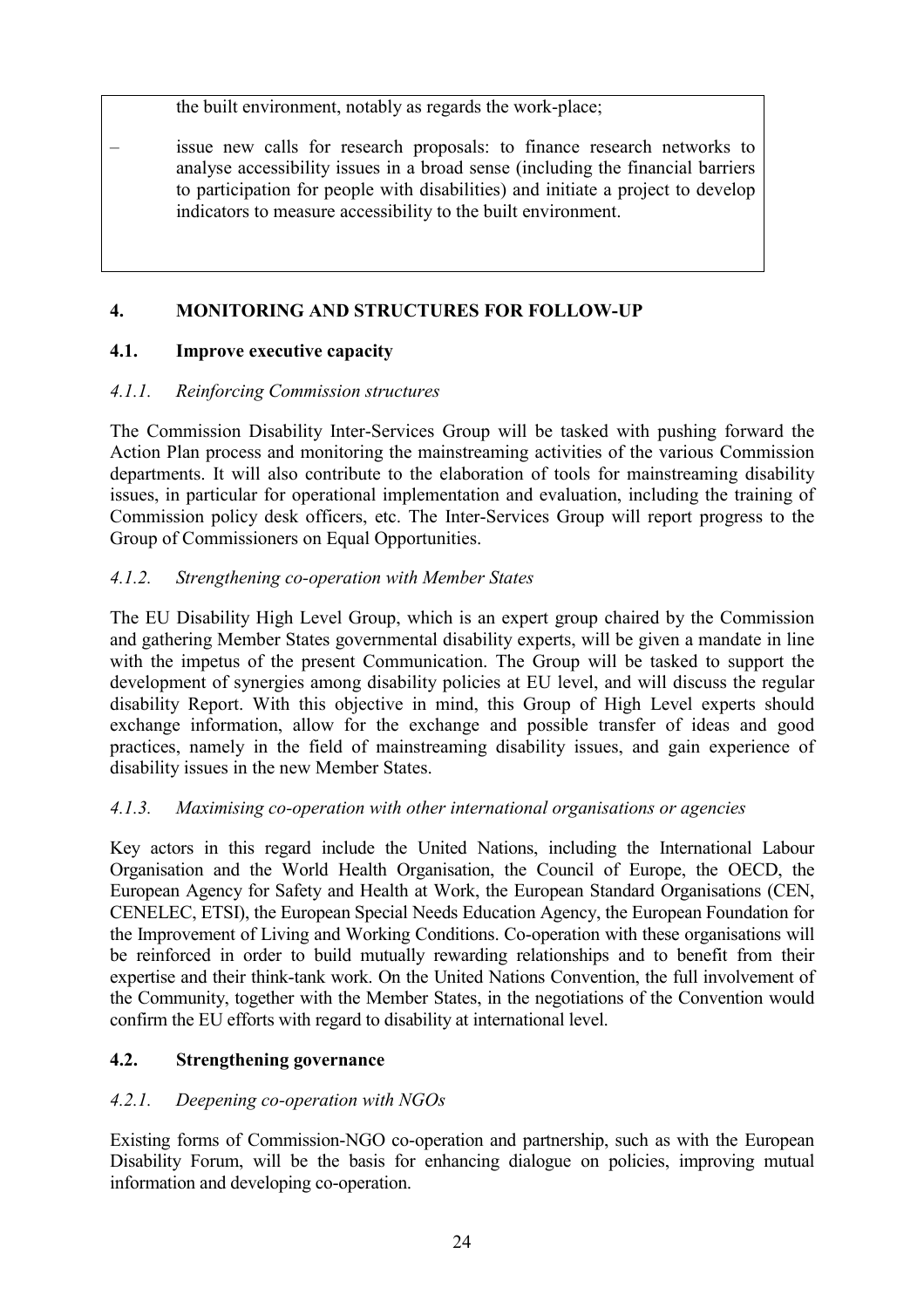The Commission also proposes that the High Level Group holds meetings at least once a year, with the representatives of people with disabilities such as the European Disability Forum, as well as with the representatives of the other various stakeholders involved in the field of disability such as the Platform of European Social NGOs, the representatives of families of people with disabilities, the European Women's Lobby, the European Association of Service Providers and the European Platform for Rehabilitation. Such an exchange of views between the High Level Group and civil society can only but increase the EU ability to understand and take into consideration the varying circumstances of people with disabilities.

### *4.2.2. Inviting social partners to make a full contribution to promoting equality for disabled people*

It is particularly necessary to improve the participation of people with disabilities in employment by promoting the implementation of the success factors established in the Declaration of the social partners for the European Year of People with Disabilities; and to assess the impact of their framework agreements on people with disabilities with the objective of including more people with disabilities in their organisations, and thereby increasing the representation of people with disabilities.

### *4.2.3. Reporting to the institutions and bodies of the EU*

The Commission will encourage inter-institutional co-operation amongst EU institutions and bodies in order to facilitate and enhance the integration of a disability perspective in all relevant Community policies. In particular, the Commission will deepen its dialogue with the European Parliament Committee on Employment and Social Affairs as well as with the EP Disability Intergroup, which both play an important role in raising issues of concern to people with disabilities.